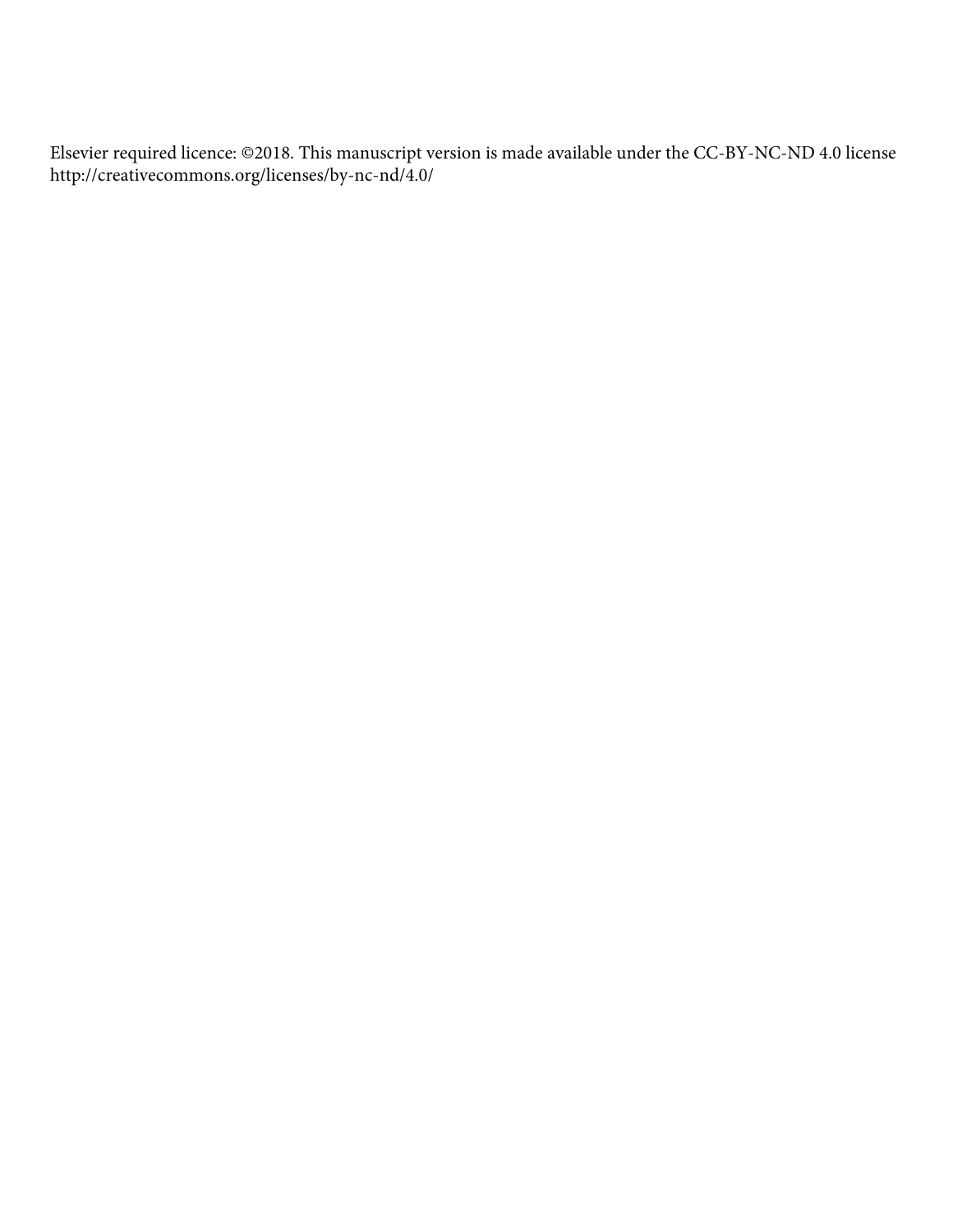# **Attenuating heat stress through green roof and green walls retrofit**

Renato Castiglia Feitosa <sup>1</sup>, & Sara J Wilkinson <sup>2</sup>

<sup>1</sup>Researcher at Oswaldo Cruz Foundation (Fiocruz) – Department of Sanitation and Environmental Health of National School of Public Health, Rio de Janeiro - Brazil, [rentcf@yahoo.com.br](mailto:rentcf@yahoo.com.br)

<sup>2</sup> School of Built Environment, Faculty of Design Architecture and Building UTS, Sydney - Australia, [sara.wilkinson@uts.edu.au](mailto:sara.wilkinson@uts.edu.au)

**Keywords:** Green roofs, Green walls, Heat index, Heat stress.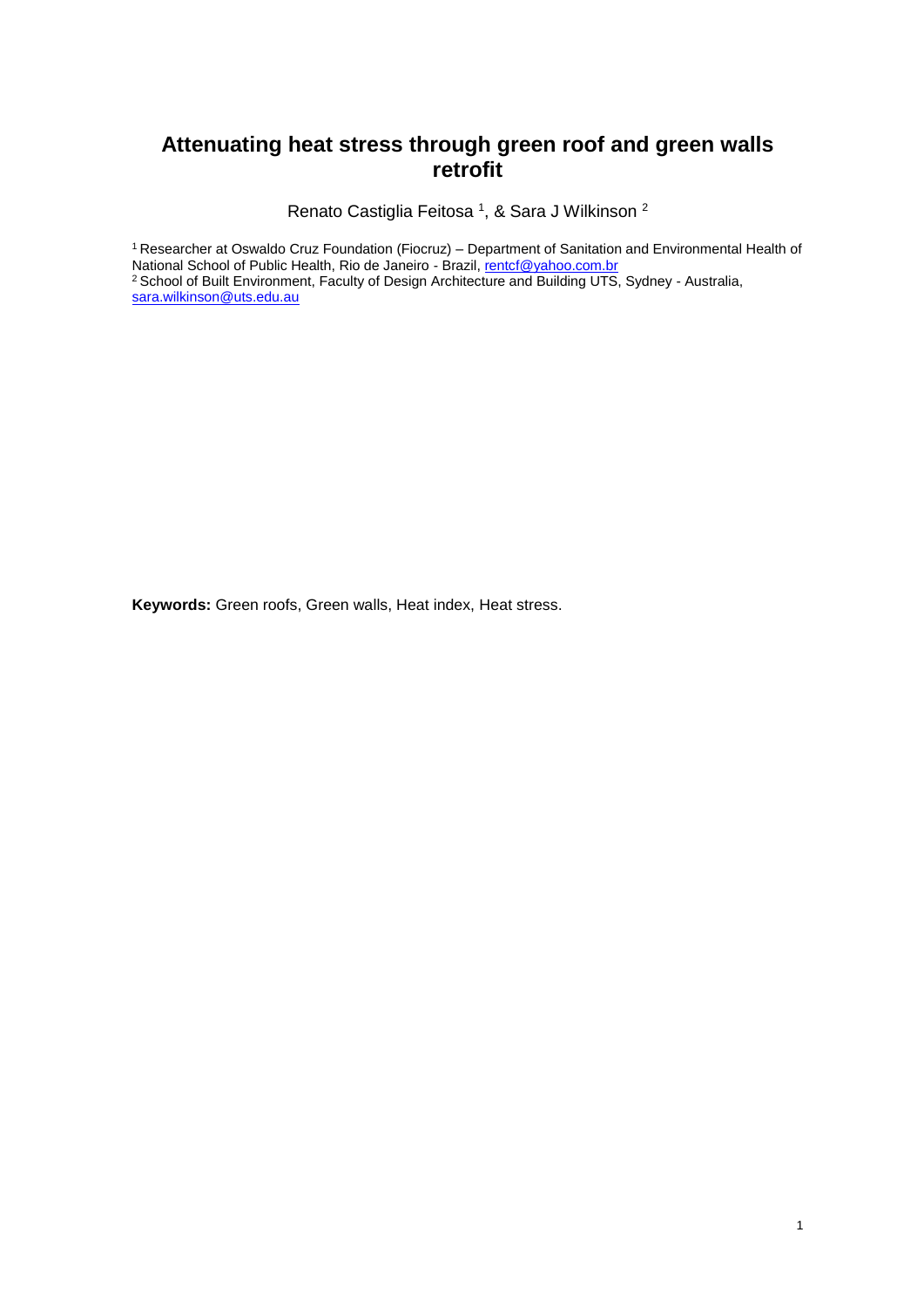# **1 Introduction**

Increased urbanisation has led to a worsening in the quality of life for many people in large cities, in respect of the urban heat island effect and increases of indoor temperatures in housing and other buildings. The total urban population is predicted to increase from 7.3 to 9.7 billion people by 2050 [1]. In terms of the concept of Urban Heat Islands (UHI), many suburban and urban areas experience elevated temperatures when compared to their outlying rural surroundings. The annual mean air temperature of a densely populated city can be between 1 to 3°C warmer than the surrounding areas, and on a clear, calm night, this temperature difference can reach 12°C [2]. As temperatures and populations increase, urban air quality worsens and the potential for increased health issues around heat stress grow, especially for older people. Despite rapid urbanisation and population growth, typically only 1-2% is added to the total stock of buildings annually, and therefore the focus for the maximum benefit for UHI mitigation lies with retrofitting existing buildings with vegetation applied to walls and roofs. These structures are known as green roofs and green walls. When building envelopes are covered with green roofs and green walls there is great potential to attenuate the UHI effect [3,4,5,6,7]. According to Herreira-Gomes [8] and Yaghoobian and Srebric [4] green roofs are an alternate way to mitigate climate change effects.

Compared to traditional roof surfaces typically covered with bitumen, asphalt or steel sheeting which are directly exposed to the sun, retrofitted green roofs can attenuate housing temperature [9], and this is attributed to the reduction in thermal conductivity [10,11,12,13]. However, in residential external walls exposed to the sun and, especially in tall buildings, where wall areas are much greater than roof areas, it is expected the role of green walls in mitigating extreme temperatures is significant. Thus, the combination of green roofs and green walls is expected to promote better thermal performance in residential building envelopes. This research sought to explore to what extent this was the case, using a modular vegetated system as a retrofit covering for walls and roofs.

It is important to analyse the heat effect in terms of human impact, since heat stress may affect populations with adverse health consequences. According to Robinson [14], integration of meteorological elements must be used for the human evaluation of heat effects. The estimate of human heat exposure is based on environmental studies that use indices to capture the combination of several weather factors [15]. Steadman's apparent temperature [16-18] is one of the most popular indices for environmental health research. It combines air humidity and temperature into a single scale; adopting the same units as air temperature. The calculation of apparent temperature, based on original Steadman equations, requires the iteration of multiple equations that takes into account heat and moisture transfer. Steadman [16] carried out this calculation for the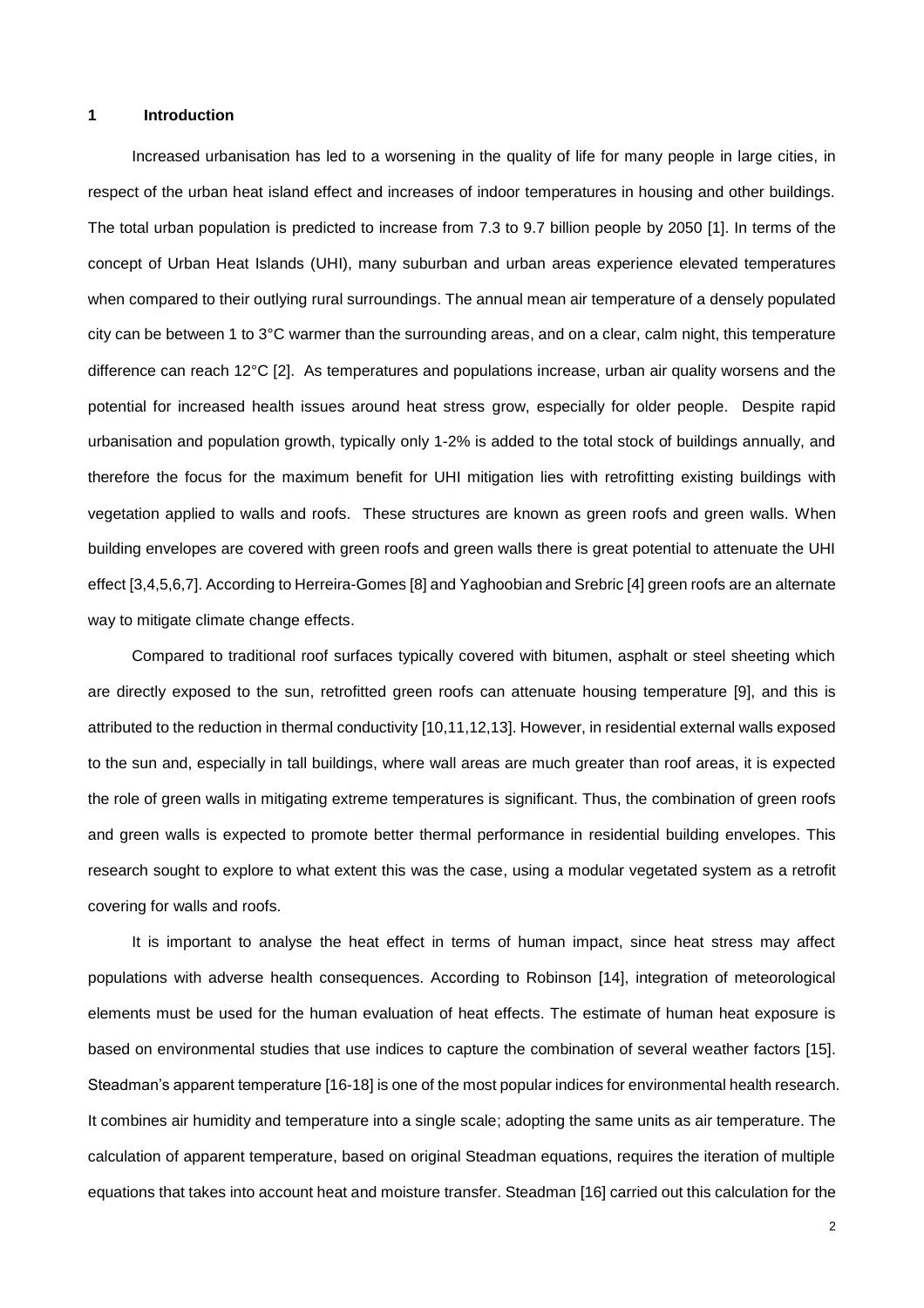combination of air temperature and moisture, expressed in terms of relative humidity (RH) and dew point temperature, summarised in table format. Further details on how the principles of physiological heat regulation are used to include the effects of humidity and temperature in determination of heat index (HI) values for a specific weather condition is presented in Steadman [16]. As an alternative to the use of Steadman's tables, Anderson [15] identified 21 algorithms that have been developed to reproduce HI values. One of these algorithms, based on Steadman's theory, is used by the United States (US) National Weather Service (NWS) to provide the base for heat warnings and is adopted in the present work.

The HI is a combination of RH and air temperature, which provides the apparent temperature in degrees Celsius or Fahrenheit. This index is used by the National Weather Service (NWS), an agency part of National Oceanic and Atmospheric Administration (NOAA) of the US government, responsible for providing weather forecasts and hazardous weather warnings. According to the Occupational Safety and Health Administration (OSHA), US Department of Labor, the HI can be used to indicate the risk of heat-related illness. Danger and Extreme Danger categories are associated with risk levels that vary from high to very high/extreme risk levels, whereas Caution and Extreme Caution represent low to moderate risks respectively.

This work evaluates the role of extensive, or shallow depth, green roof and green wall technologies in heat stress attenuation. As in previous studies [19-21], vegetation parameters such as substrate, foliage height and leaf area index (LAI) were not taken into account. However, the characteristics of the vegetation used in the experiments lie among previous works carried out by Pandey et al. [22]; Wong et al. [23]; Djedjig et al. [24]; Wong et al. [25] and Lazzarin et al. [26].

According to Pandey et al. [22] in experiments performed in prototypes, foliage height is related to the degree of shading of soil surface, and the lower the foliage height the higher the heat transfer. The combination of foliage height with the density of the vegetation is a crucial factor in thermal performance. As stated by Djedjig et al. [24], the shading effect of foliage decreases substantially the surface temperature of the building envelope. Additional studies corroborate a direct relationship between LAI and the thermal performance, showing a significant influence of foliage density on the thermal behaviour of green roofs [27,28,29,30,31].

In general, vegetation increases the thermal performance, quantified by the U-value of roofs and external walls. Also known as the overall heat transfer coefficient, this parameter indicates the heat transfer through a surface and higher values indicate low insulating levels. According to Wong et al [25], when compared to a non-thermal insulating building, a roof covered by a 100 mm soil substrate, vegetated with turf reduces the U-value from 2.39 to 1.19 W/m²K. In addition, for extensive green roofs with soil depths varying from 50 to 100 mm, Nichaou et al. [19], Alcazar & Bass [32] and Castleton [33], demonstrated the role of vegetation in reducing U-values. Castleton [33] stated that besides insulation, the vegetated surfaces provided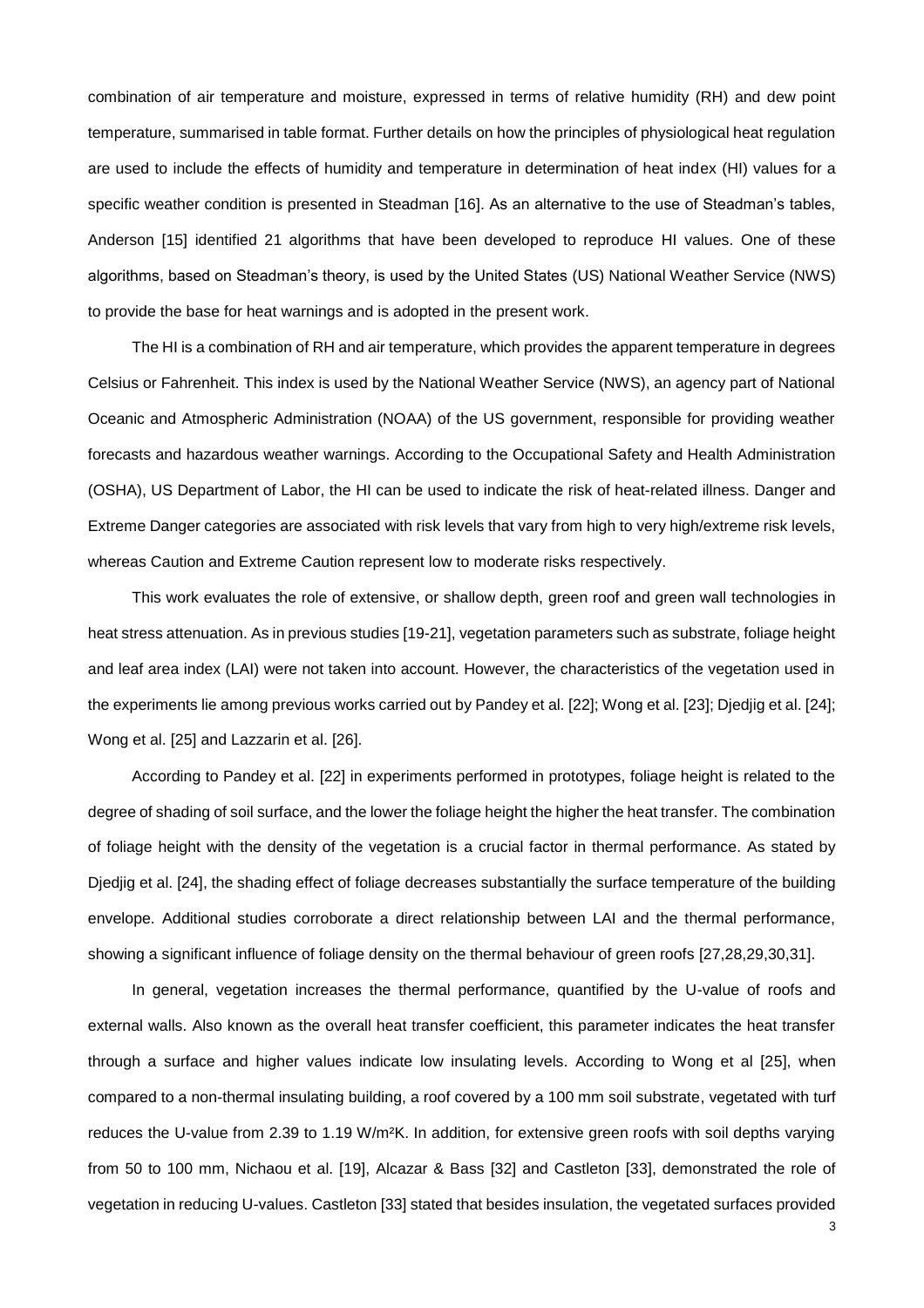by green roofs and green walls add thermal mass, which is the material capacity to store or absorb energy, providing inertia against temperature fluctuation that results in temperature peak delay in vegetated structures when compared to non-vegetated ones.

In addition to the role of affecting heat loss through the evapotranspiration process, the water content in soils influences their thermal conductivity and thermal mass. Alcazar and Bass [32], Castleton [33], Lazzarin et al. [26], Wong et al. [25], Lin et al [34], Ouldboukhitine et al. [35] and Sun et al. [13] found that thermal performance worsens in wetter soils, as water is a better conductor of heat than air. In comparison to traditional roof design, Lazzarin et al. [26] stated that the thermal performance of green roofs under dry conditions reduces the influx of heat by 60%. However, when the soil is wet evapotranspiration plays an important role, acting as a heat sink [5,35,36,37]. The water content in vegetated structures seems to regulate the heat flux simultaneously by altering the conductivity condition of soils, and indirectly through evapotranspiration of the plants. According to Castleton [33], the water content regulates the heat out flux when the evapotranspiration process is considerable.

Considering that RH plays a relevant role in establishing HI values, any extra moisture supply provided by evapotranspiration, which may migrate into the vegetated structures, contributes to increase the RH levels, counteracting the internal temperature attenuation promoted by the plants.

The HI, also known as the apparent temperature, is the combination of what the temperature feels like to the human body when air moisture and temperature are combined. This has important considerations for human body comfort [15]. Rather than temperature itself, HI is used in the evaluation of heat stress in smallscale experiments, where identical prototypes (vegetated and non-vegetated) are compared using blockwork and timber-framed structures for Rio de Janeiro, Brazil and Sydney, Australia respectively.

Both countries are predicted to be affected severely by increased temperatures in the coming decades as climate change impacts. It will be necessary to retrofit many existing buildings, in a relatively short time frame. Furthermore, many developing countries will be severely affected by increased temperatures [38] and this research aimed to test lightweight, low-cost systems that could be used for retrofitting without the need for additional structural reinforcement to most existing wall and roof types. The research objective was to develop and test practical solutions that can be retrofitted quickly when needed. This paper sets out the rationale for the research design and the experimental setups, focussing on the implementation of low-cost, affordable technologies. The results of the experiments are presented, followed by a discussion of the datasets before conclusions are drawn.

This proposal focussed on affordability and low maintenance aspects. Low-income groups are far more vulnerable to heat stress, which also impacts on health and well-being. As a result, both experimental setups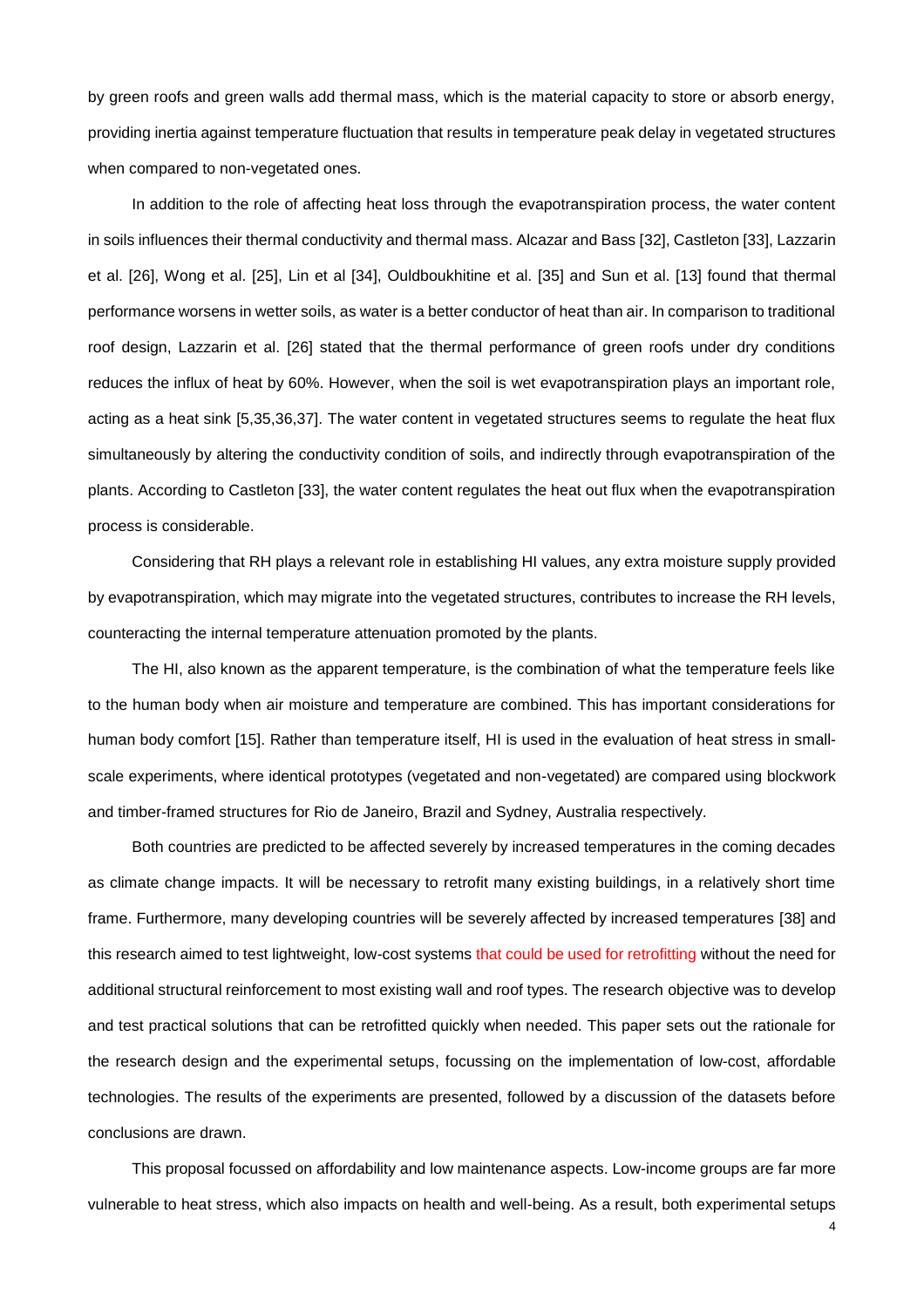made use of simple technologies. In Rio de Janeiro, the materials came from recyclable resources, reusing vaccine boxes for the vegetated system on the walls. In Sydney, the use of document holders, available at stationery stores formed the vertical plant holders. For both sites, low-cost plastic trays were used for the vegetation on the roofs. The Sydney trays were fabricated using 3D printers. These materials were accessible, simple and affordable. Adoption of accessible, simple and affordable materials enables the application of these types of vegetated systems on a large scale, and is not restricted to the service of specialised companies. He et al. [39] planted succulents in a modular rooftop system and found these plants provide excellent insulation [31,36,40,41]. Ease of and low maintenance were important criteria and succulent plants were used due to their drought resistant characteristics, low risk of fire, and ability to grow in shallow substrates that do not require structural reinforcement to many typical existing roof and wall structures.

## **2 Research Methodology and Experimental Design**

This research adopted a quantitative experimental approach to data collection. The methodology comprises the use of adaptive building technologies to assist in mitigation of problems caused by increased urbanisation and climate change, such as the UHI effect and increased internal housing temperature.

Given that temperature increase and rapid urbanisation occur mainly in developing countries, low-cost techniques based on lightweight modular systems (modular containers) that enable off-site planting, cultivation and maintenance were adopted. Due to increasing building density in urban areas, envelopes may become more relevant than roof areas in terms of heat exchange. In tall residential buildings, it is expected that green walls will have a significant influence in improving heat stress. Greening residential external walls is relevant especially when walls have direct sun exposure.

This research aimed to evaluate the combined effect of green roofs and green walls, and two sets of experiments were performed in Rio de Janeiro, Brazil at the Oswaldo Cruz Foundation (Fiocruz) and at the University of Technology Sydney (UTS), Australia. As depicted in Figure 1 the influence of the combined effect of vegetated roofs and walls in HI attenuation is carried out comparing two identical housing prototypes. The first is almost fully covered with vegetation, and the second one is not.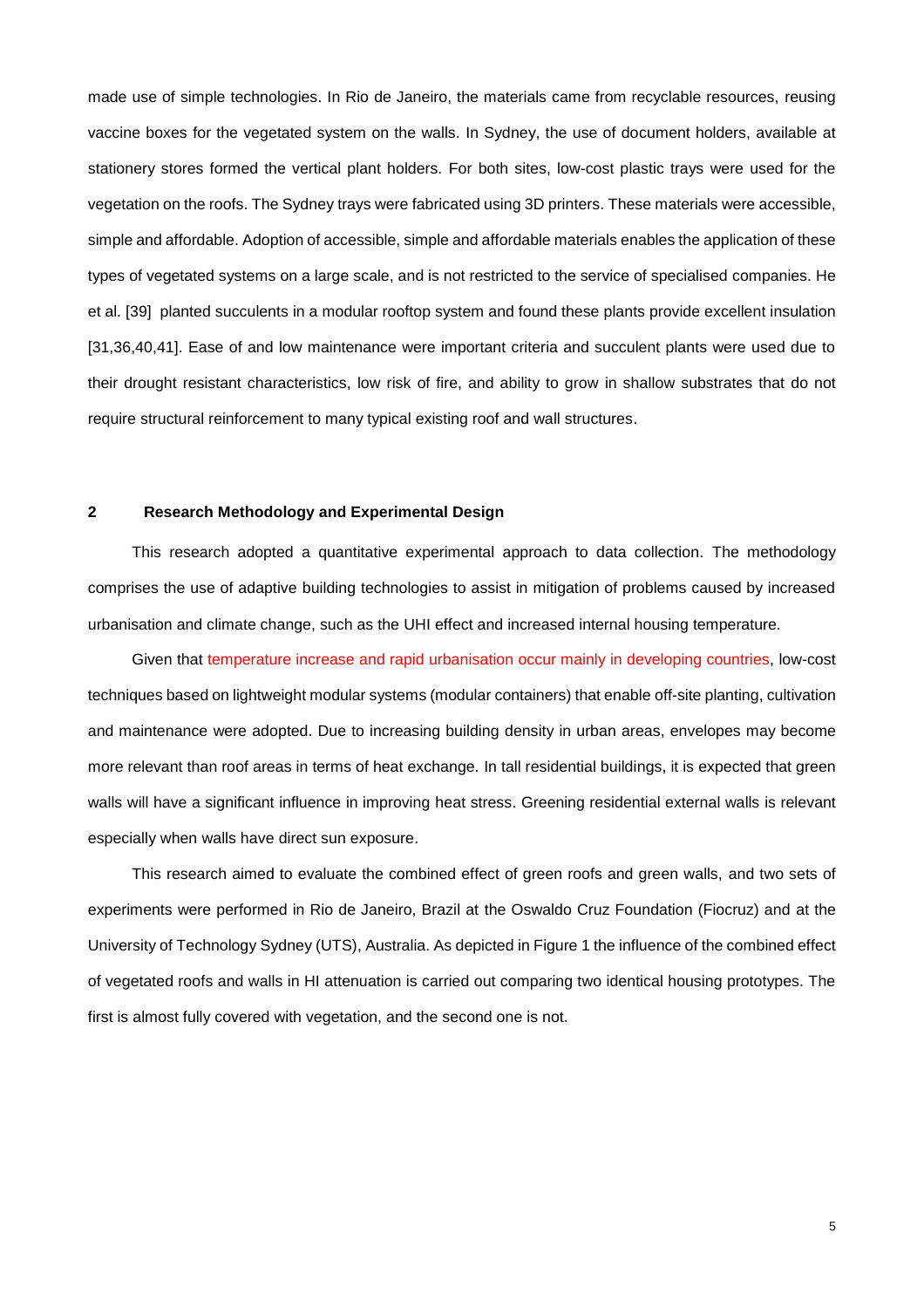

Figure 1: Green roof and green walls experimental setup. Left-hand side – Rio de Janeiro, right-hand side – Sydney.

Previous studies evaluated the thermal aspects of vegetated prototypes [22-24,42,43]. Due to lack of space and so that the experimental setup would have the same exposure of solar radiation without any neighbourhood shading, the evaluation of the thermal benefits of green roof and walls was performed on an existing building roof. However, due to limitations of structural load bearing capacity, prototypes were used rather than full-scale dwellings.

## *2.1 Planting: characteristics and set up*

The succulent species used were *Crassula Lycopodioides, Crasula Ovalata, Echeveria, Callisia Repens, Sedum, Pachyveria and Tradescantia*. There was a mix of these species on the roofs of both sites, while *Callisia Repens* and *Tradescantia* were used on the walls. It is important to mention that *Callisia Repens* had the highest level of coverage (density).

Succulent plants present a Crassulacean acid metabolic (CAM). According to Black and Osmond [44] this type of plant protects its photosynthesis from  $CO<sub>2</sub>$  and  $H<sub>2</sub>O$  stresses, using a mechanism of switching photosynthesis pathways. Thus, succulents comprise a group of plants adapted to extremely arid environments, habitats with intermittent water supply and semi-arid regions with seasonal water availability [41].

In the evaluation of the thermal performance of green roofs, surface albedo influences absorption and reflection of the solar radiation. As Susca et al's [7] study found in a surface covered with sedum, an average albedo of 0.2 was recorded.

In addition to the modular characteristics in this study, green roof systems comprise previously planted vegetated modules placed onto existing roofs covered in metal sheeting or tiles. In this experimental modular system, to avoid loss of soil particles, a permeable fabric separates the substrate from the drainage layer and water storage system. Additional details are described in Wilkinson and Castiglia Feitosa [45].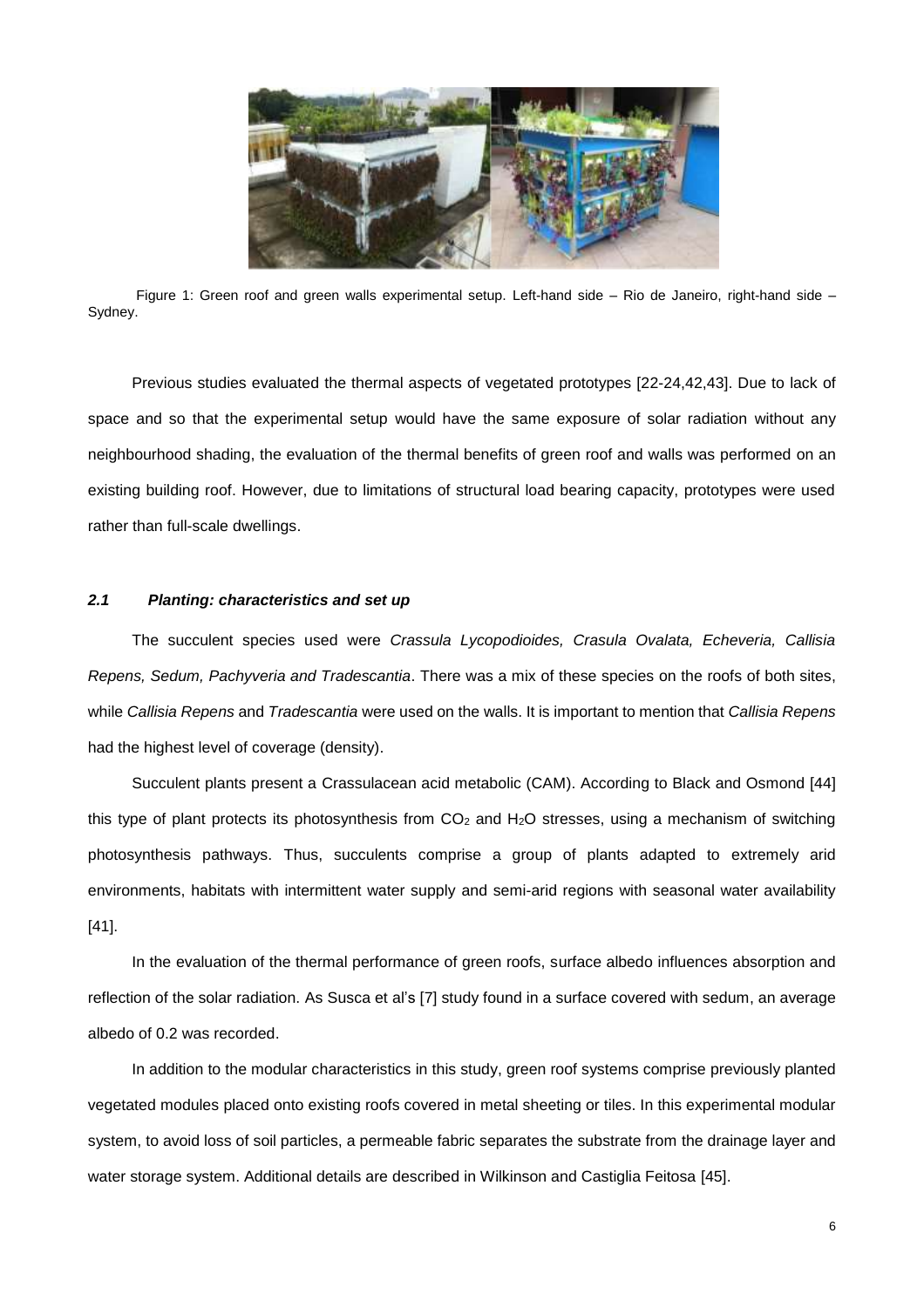The green wall system was originally designed at Fiocruz (Brazil). It comprises re-used plastic closed boxes, with six squared shaped openings drilled into the lid, in a three row and two-column array. In this case, 5 cm of substrate depth is provided in the container, and then is covered by the geotextile fabric, before being sealed by the cover of the container box. After this, small cuts are made into the fabric so that the plants can be planted in the system, and after the vegetation development, the boxes are placed in "U" shaped metal profile channels fixed to the wall. The plastic containers for the Sydney experiment had circular openings for planting and adopted identical preparation and wall fixing technologies.

## *2.2 Prototypes and climate characteristics*

Although the Rio de Janeiro and Sydney prototypes have the same galvanised steel sheet tile roof covering, they have different structural materials, commonly used in Brazil and Australia respectively. On the Brazilian site, the walls are concrete blocks painted white, whereas in Sydney, a 100 mm thick timber frame structure covered with drywall painted blue was used. Both prototypes have identical dimensions: 120 cm width; 150 cm length; 100 cm front height and 120 cm back height. All prototypes are devoid of insulation. The estimated albedo in Rio de Janeiro (white) and Sydney (dark blue) prototype walls was 0.6 and 0.3 respectively. For the galvanised steel roof coverings, the albedo was 0.24 [46].

Rio de Janeiro is located in the southeast region of Brazil and has a warm, humid climate. During the winter, temperatures lower than 15ºC are unusual and it is common for temperatures to reach 30ºC. In summer periods, temperatures above 30ºC, and occasionally, exceeding 40ºC are common. In terms of precipitation, the driest months occur from autumn to spring (May to October) and the wettest months in the summer [47].

Sydney is located in the southeast, with a temperate climate shifting from mild and cool in winter, to warm and hot in summer. Monthly averages temperatures range from 8°C to 27°C. Rainfall is fairly evenly spread throughout the year, with moderate to low variability. Slightly higher rates of rainfall occur during the from February to June when easterly winds dominate, and lower rainfall rates are common from July to September [48].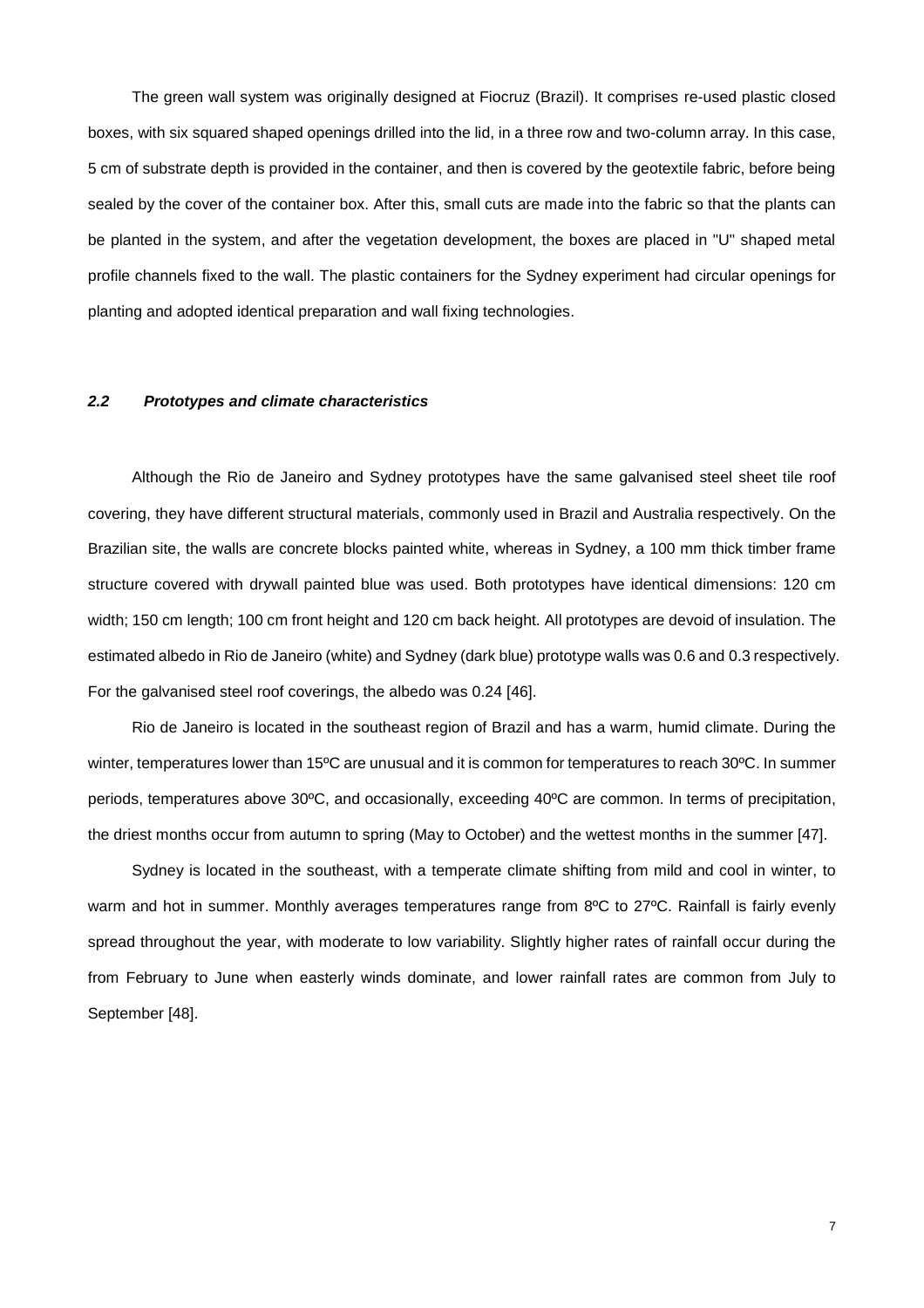#### *2.3 Heat stress evaluation and measurement methods*

The choice of the use of HI lies in studies performed by Steadman [16-18] that provide the basis for heat advisories in the US, which has locations (especially in the southern part) with climate characteristics similar to Rio de Janeiro and Sydney. Moreover, according to the study carried out by Anderson et al. [15], HI was widely used as a measure of heat exposure in studies in the U.S., Europe, Australia, Bangladesh, South Korea and in Central and South American countries.

The levels of RH play an important role in heat stress since it regulates the evaporation rate of sweat from the skin that allows the human body to cool down on hot days. Thus, the higher the RH, the lower the evaporation rate from the skin and the higher the apparent temperature. Besides the similarities between apparent temperature and air temperature for low levels of RH, it is important to highlight that low humidity can be a problem, due to rapid evaporation of sweat. Under these conditions dehydration becomes possible.

According to Anderson et al. [15] in the estimation of heat exposure, many environmental health studies rely on indices that aim to gather several environmental factors. In terms of environmental health research, Steadman's work [16-18] provided the Steadman's apparent temperature that translates air moisture and temperature into a single scale measured in the same units as air temperature, also called the HI.

Based on Steadman's theory [16-18], many algorithms have been developed to calculate HI as a function of air temperature and RH or dew point temperature. The NWS algorithm [49] showed the best fit to Steadman's table values and was selected therefore in this research to calculate the HI values. This algorithm based on values of temperature (T) in degrees Fahrenheit and RH in percent is presented in the flowchart in Figure 2.



Figure 2: Flowchart of the algorithm of heat index (HI) calculation used by (NWS 2017) based on air temperature in degrees Fahrenheit (T) and relative humidity in percent (RH)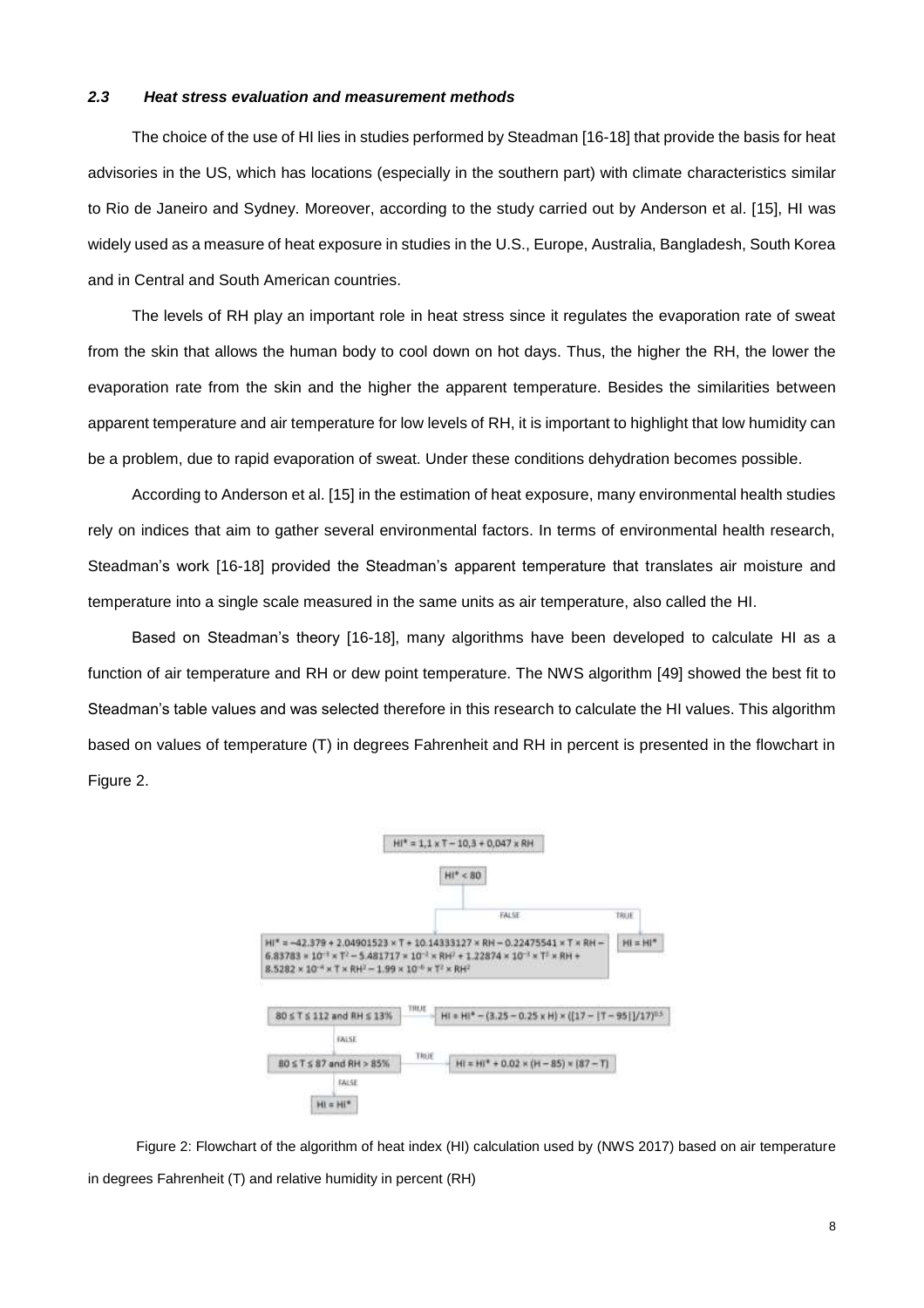According to NWS [49], the basis for the HI values calculation comprises shady conditions, and during exposure to direct sunlight, these values can be increased by around 8ºC.

The calculation of HI was based on registers of RH and temperature simultaneously recorded every 30 minutes inside the vegetated and non-vegetated prototypes. These measurements were taken using a commercial USB data logger Extech RHT10, which has a RH range from 0 to 100%, a temperature (T) range from -40 to 70 ºC (-40 to 158 ºF), and an accuracy in RH and T of 3% and 0.6 ºC (1 ºF) respectively. The data loggers were placed about 700 mm above the floor of the structures, which corresponds, in real scale dwellings, to a level equivalent to the average height of people. Access to the data loggers is through 100 mm circular openings in the front part of the prototypes. The Rio de Janeiro records comprise a 161-day period from October 31st 2016 to February 8th 2017, and the Sydney tests were performed over 300 days, from January 19th 2016 to November 20th 2016.

#### **3 Results**

The results of the combination of green roof and walls performed for the two experimental sites are shown in Figures 3 and 4.

It is important to note the following results present two different and separate case studies, carried out under different experimental setup and climate conditions: a temperate climate (Sydney) and a warm and humid climate (Rio de Janeiro). Thus, no attempt is made to perform any comparison between the different sites. Sydney and Rio de Janeiro were selected for the experiments as both are coastal cities in the southern hemisphere which are experiencing rapid urbanisation and increasingly high temperatures over extended periods. In many parts of both cities it is less affluent people living in properties, often designed without consideration of excess heat gain and thermal comfort, that are poorly constructed and, as a result, who experience the discomfort that arises through excessively high temperatures. Furthermore with ageing populations the potential negative health impacts of excess temperature increase. The rationale for selection of the cities was to explore options for low-cost, lightweight retrofit modules that could be affordable options for those experiencing heat stress in housing.

This paper evaluates retrofitted green roofs and green walls on small-scale structures replicating construction technologies typically adopted in local housing design. Even though under the different structural schemes adopted on the Rio de Janeiro and Sydney sites, a significant attenuation in HI or apparent temperature is evident when comparing the control structures to the fully vegetated prototypes.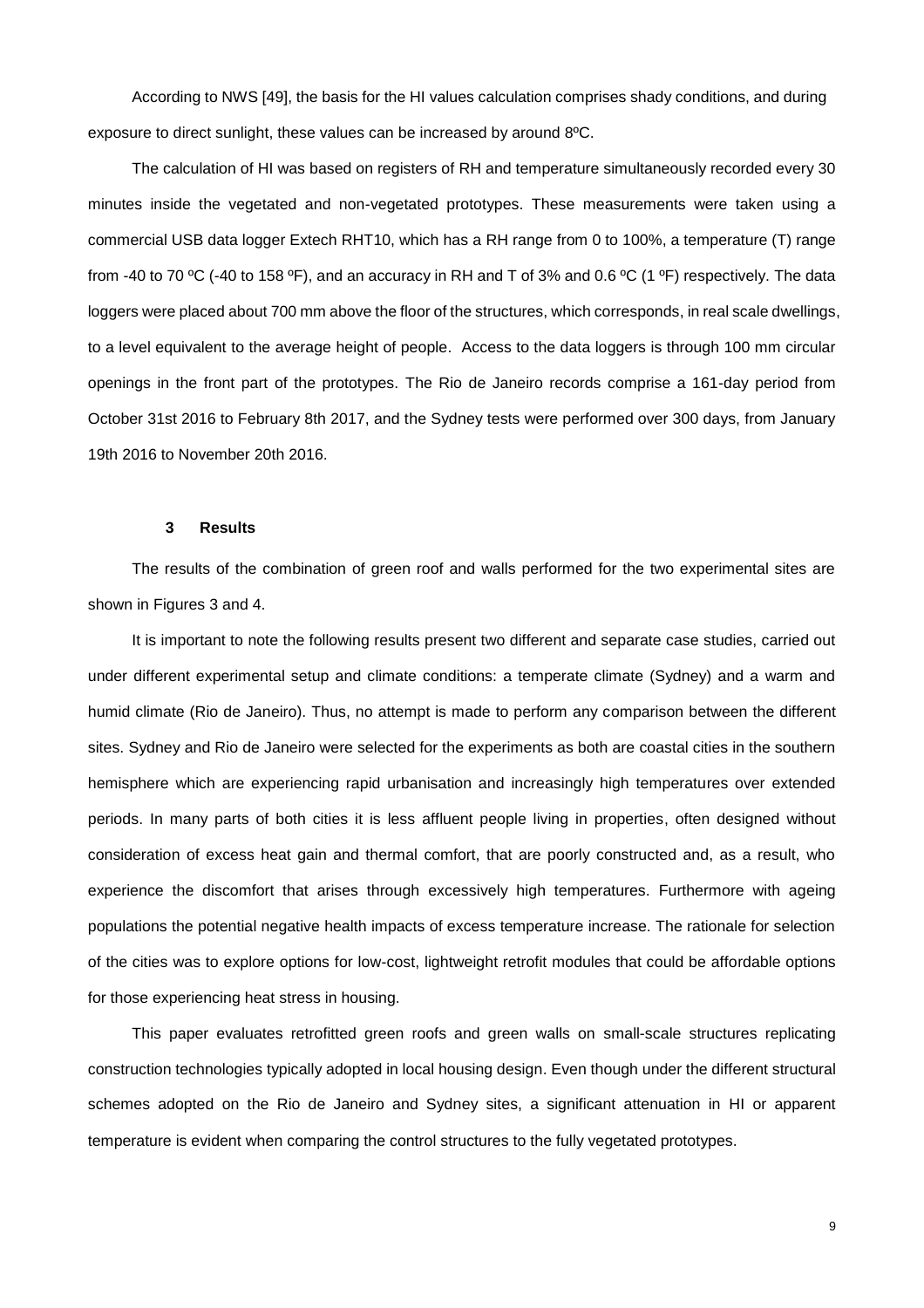# *3.1 Rio de Janeiro case study*

Figure 3 presents a comparison between RH, temperature, and calculated HI according to the NWS algorithm, over 161 days that covered the mid-winter and mid-summer season. The lower lines in the graphs represent the differences between the non-vegetated and vegetated prototypes for temperature and HI graphs, whereas for RH it represents the opposite.

A summary of the maximum, minimum, and average registers of temperature, RH, and their associated values of HI for both the vegetated and non-vegetated prototypes is shown in Table 1.

|                | Temperature (°C) |           | Relative humidity (%) |           | Heat index $(°C)$ |           |
|----------------|------------------|-----------|-----------------------|-----------|-------------------|-----------|
|                | Vegetated        | Non-      | Vegetated             | Non-      | Vegetated         | Non-      |
|                |                  | vegetated |                       | vegetated |                   | vegetated |
| Maximum        | 39.2             | 45.3      | 95.0                  | 93.8      | 49.2              | 57.5      |
| <b>Minimum</b> | 18.2             | 17.3      | 30.4                  | 26.3      | 18.2              | 17.2      |
| Average        | 27.0             | 28.1      | 72.2                  | 66.6      | 29.5              | 30.9      |

Table 1: Rio de Janeiro maximum, minimum and average limits of temperature, relative humidity and heat index.

Regarding the RH, all limits presented for the vegetated prototype were mostly higher than for the nonvegetated prototype. Opposite to temperature, minimum values of RH occur when the temperature is higher and vice versa. In addition, the maximum records for both the vegetated and non-vegetated prototypes indicate the extremely humid climate of Rio de Janeiro.

The RH registers of the vegetated prototype were permanently higher than the non-vegetated prototypes even for the lower temperature levels, indicating, due to the transpiration of the plants, a moisture migration into the housing prototype.

The highest temperatures occurred during the daytime and the lowest along the night-time around early morning hours.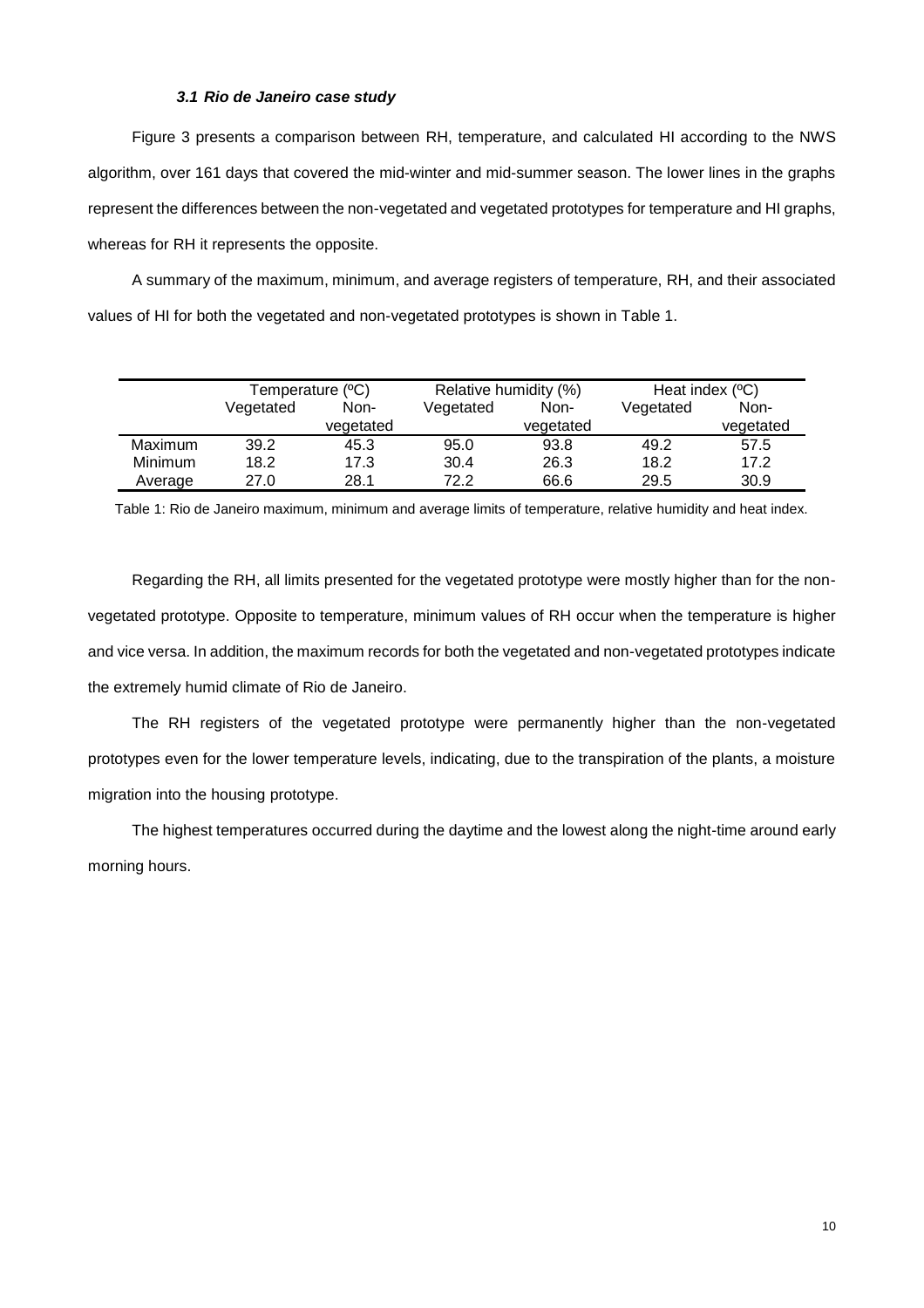

Figure 3: Rio de Janeiro - comparisons between relative humidity, temperature, and calculated heat index.

The temperature attenuation is evaluated through the simultaneous temperature difference between the non-vegetated and the vegetated prototypes, where positive values indicate higher temperatures in the nonvegetated prototype and negative values indicate the opposite. As shown in Figure 3, temperature differences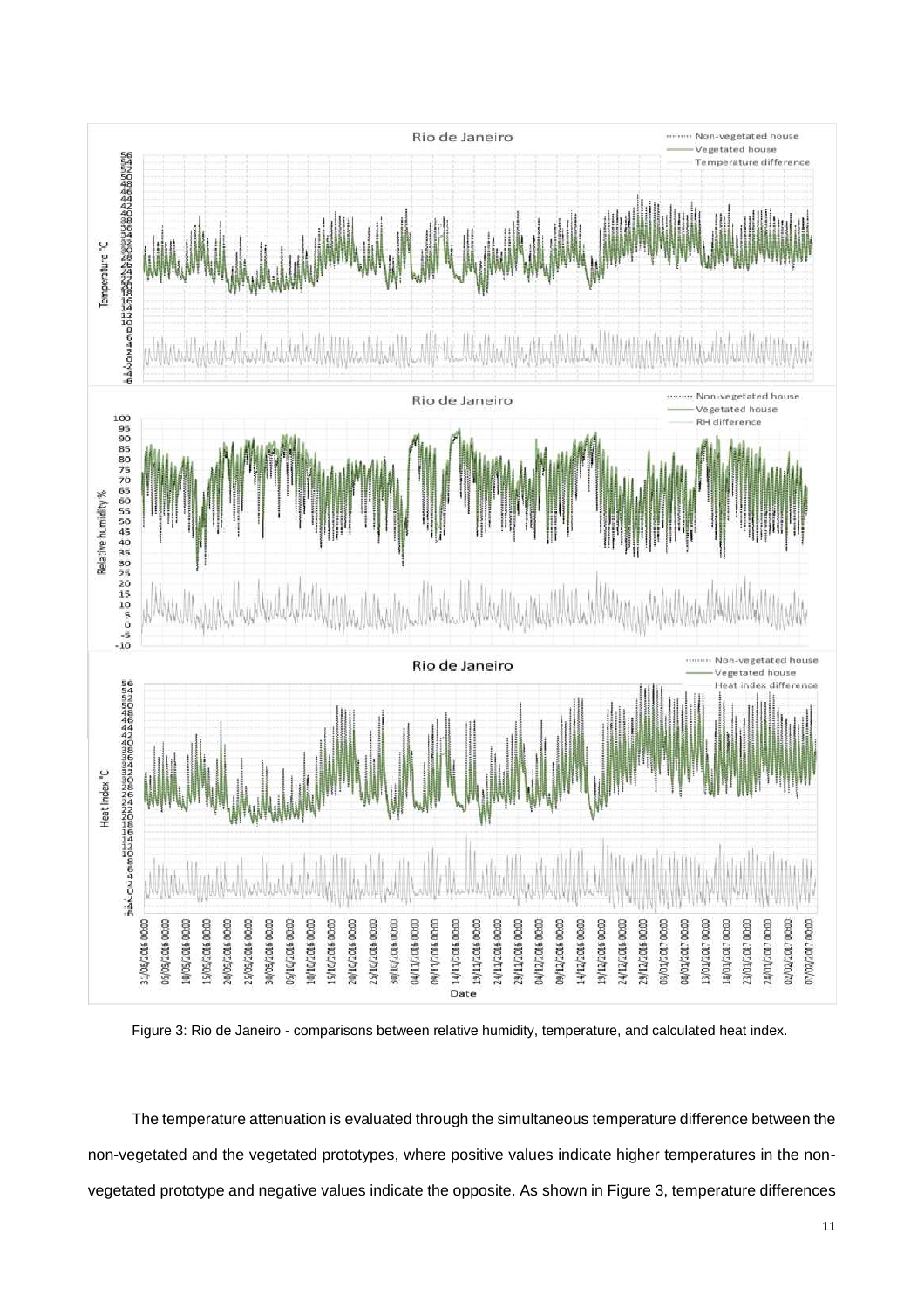ranged between -2.8ºC and 8.1ºC. Throughout the dataset, the non-vegetated prototype had its temperatures higher (positive differences) during the daytime and lower (negative differences) during night-time and early morning. The highest positive temperature differences occurred slightly after midday, whereas the maximum negative differences were evident in the early morning periods, which show the influence of the vegetation in attenuating heat exchange and adding thermal mass.

Compared to previous work carried out by Wilkinson and Castiglia Feitosa [45] where only the roof surface was covered with vegetation, the addition of green walls to a previously vegetated roof increases the temperature differences between the non-vegetated and vegetated prototypes even more. In the aforementioned work, temperature differences varied from -1.5ºC to 5.6ºC; the additional effect of green walls altered these limits to positive and negative limits of 8.1ºC and -2.8ºC respectively. However, it is important to highlight that the increase in the negative limit was more pronounced than in the positive, indicating a good performance in heat loss during night-time periods.

In comparison to temperature, the maximum levels observed for the HI were substantially higher. With regards to average limits, the values for the HI are slightly higher. The similar values for the minimum limits lie on the algorithm assumption's that the HI is quite similar to temperature for low limits ( $T < 26.7^{\circ}$ C) of this parameter. However, it is important to highlight that the HI values depend on the simultaneous combination of temperature and RH that present an inverse relationship between them.

In terms of the HI analysis, the differences between the non-vegetated and the vegetated prototypes varied from -7.6ºC to 15.5ºC, widening those limits observed for temperature. Similarly, the highest positive differences occurred during the daytime periods and the highest negative differences during night and early morning periods.

Regarding the temperature, RH and HI differences presented in Figure 3, when comparing the vegetated to the non-vegetated prototypes, a more similar pattern between HI and temperature was observed, which indicates a stronger influence of temperature on HI. Based on this pattern similarity, the maximum negative differences (depicted in the upper graph of Figure 4) show that the periods when the HI of the vegetated prototype are higher than the non-vegetated prototype occurred early in the mornings. This occurred during a combination of higher RH and temperature in the vegetated prototype, over days of successive high temperature levels. This is attributed to the capability of vegetation to flatten the temperature fluctuation due to the attenuation in heat exchange (U-value reduction) and the addition of thermal mass, together with higher RH levels even under events of higher temperature. In the lower graph within Figure 4, maximum positive differences were observed subsequent to events of nearly zero temperature differences, combined with sudden falls of this parameter. In this case, due to inertia in heat exchange, it takes some time to achieve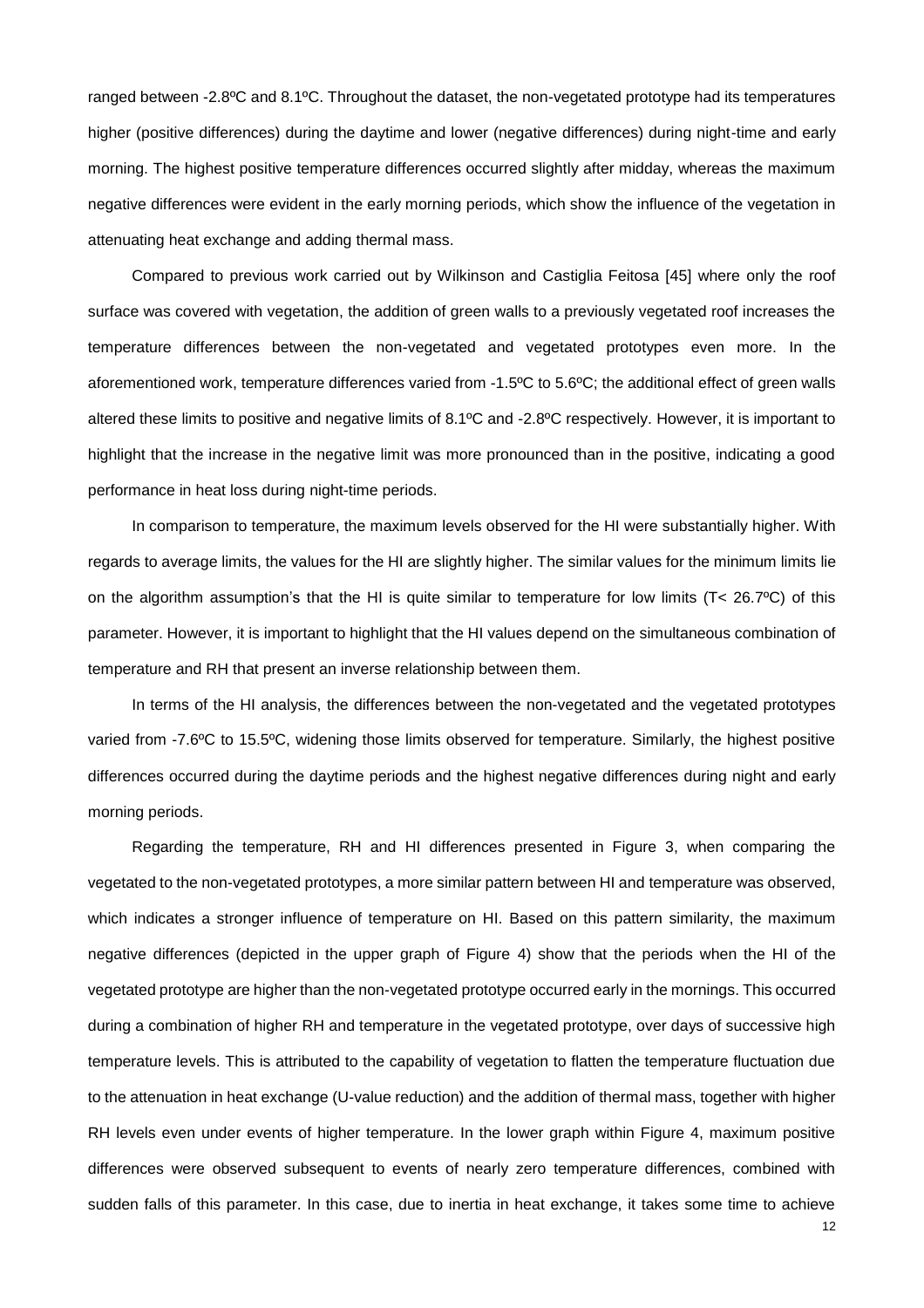warmer conditions in the vegetated prototypes during the early morning, which results mainly in the permanent, cooler conditions of the vegetated prototype in the first days after these events.



Figure 4: Rio de Janeiro – Details in temperature, relative humidity and heat index patterns along conditions of maximum negative differences (upper part) and maximum positive (lower part).

Compared to the non-vegetated prototype, the influence of vegetation in HI attenuation was influenced by RH levels. The higher the difference of RH between the vegetated and non-vegetated prototypes, the lower the attenuation in HI levels. During these episodes, speaking in terms of "apparent temperature" the vegetated prototype became warmer more often than the non-vegetated one, exclusively due to the effects of high levels of RH that are able to offset the temperature attenuation promoted by the vegetation.

Figure 5 presents a heat stress assessment through the comparison of the percentage of time that the HI of the vegetated and non-vegetated prototypes lie on the categories of heat advisories according to the NWS classification. Based on this figure the percentage of time considered, over the 161 days, as conditions of 'Extreme Caution', 'Danger' and 'Extreme Danger' could be reduced from 39.1 to 34.5%. However, under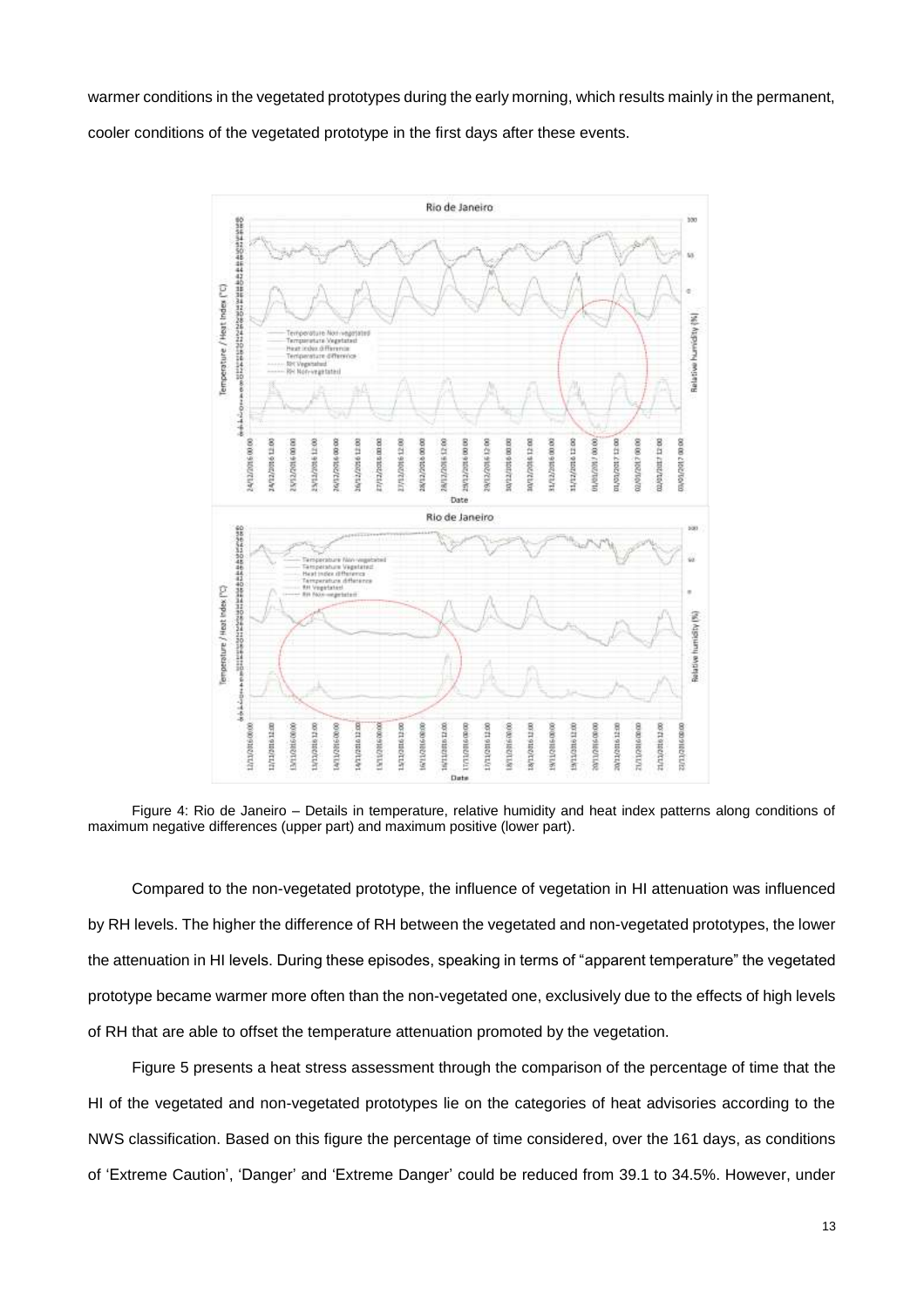conditions of extreme levels of heat exposure, such as 'Dangerous' and 'Extremely Dangerous', the vegetated prototype reduced these conditions from 14.1% to 4.4% when compared to the non-vegetated prototype. This result may have substantial health impacts in terms of the probability of heat stroke reduction, especially in the elderly population.



Figure 5: Rio de Janeiro - Heat stress assessment. Percentage of time that heat index of vegetated and non-vegetated prototypes lie on the categories of heat advisories according to the NWS classification.

# *3.2 Sydney case study*

A comparison between RH, temperature, and calculated HI according to the NWS algorithm, is presented during a 300 day-period that comprises mostly summer and mid-spring seasons (southern hemisphere) in Figure 6. In each graph, the bottom lines represent temperature and HI and the differences between the non-vegetated and vegetated prototypes. As for RH, it means the inverse relation (vegetated minus non-vegetated). In addition, the maximum, minimum and average of the measured parameters of RH and temperature, and their associated values of the HI for both the non-vegetated and vegetated prototypes are summarised in Table 2.

|                | Temperature |           | Relative humidity |           | Heat index |           |
|----------------|-------------|-----------|-------------------|-----------|------------|-----------|
|                | Vegetated   | Non-      | Vegetated         | Non-      | Vegetated  | Non-      |
|                |             | vegetated |                   | vegetated |            | vegetated |
| <b>Maximum</b> | 33.0        | 42.0      | 92.5              | 89.5      | 36.3       | 55.9      |
| <b>Minimum</b> | 7.2         | 7.4       | 19.9              | 17.6      | 5.7        | 5.8       |
| Average        | 18.9        | 19.8      | 67.0              | 61.6      | 18.7       | 19.7      |

Table 2: Sydney maximum, minimum and average limits of temperature, relative humidity and heat index.

All limits of RH observed for the vegetated structure were higher, indicating a possible moisture supply into the prototypes due to plants' transpiration. For all datasets, the RH values observed for the vegetated structure were permanently higher when compared to the non-vegetated structure.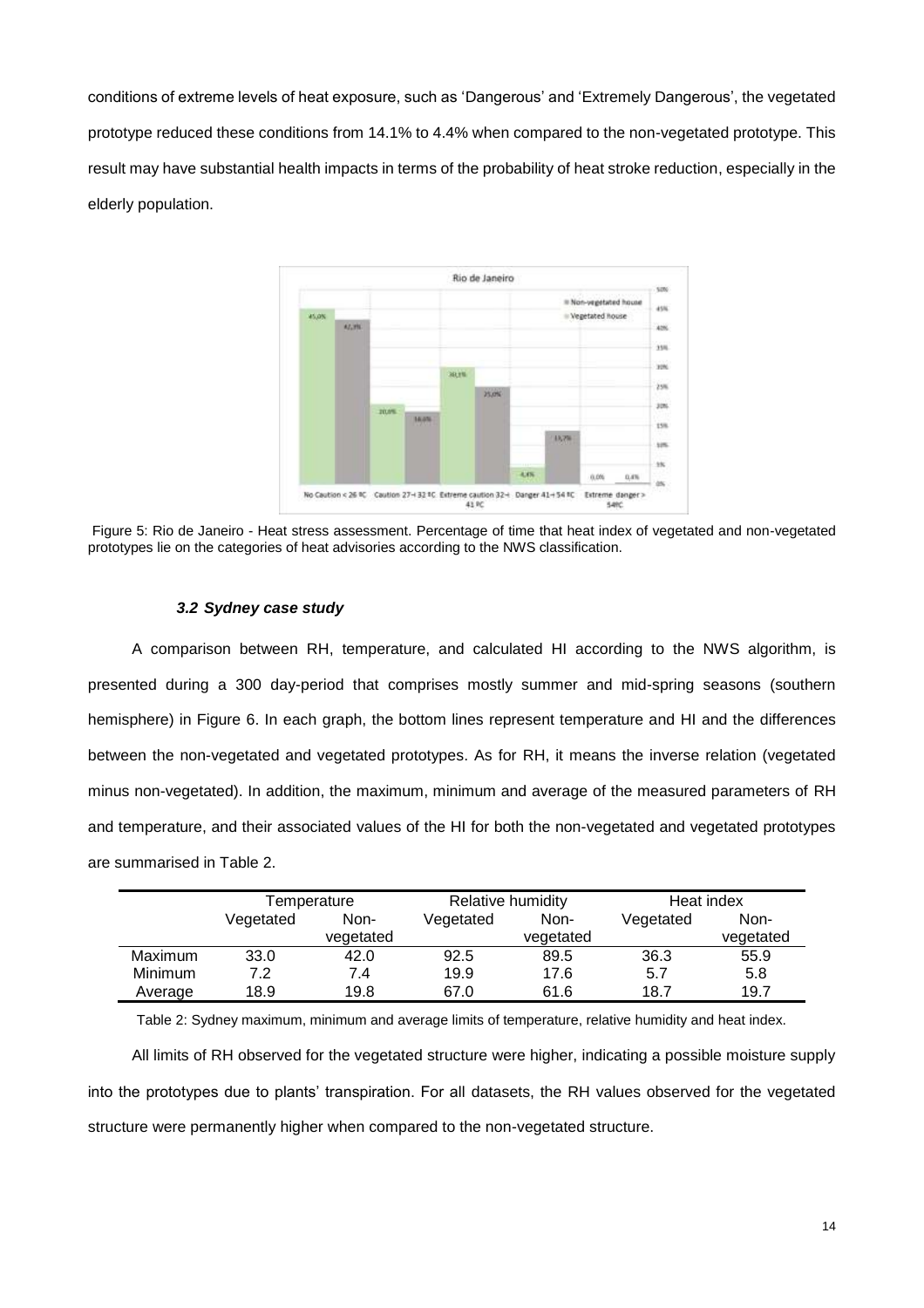The highest temperatures occurred during the afternoon and the lowest in early morning. Compared to temperature, the maximum limits of the HI were higher, the average values did not differ significantly and the minimum limits were the same.

As for temperature attenuation, according to Figure 6 the simultaneous temperature differences varied from -1.2ºC to 12.0ºC, where the positive differences (the non-vegetated prototype was warmer than the vegetated one) occurred during the daytime and negative differences were common in the night-time and the early morning.

When compared to temperature, the maximum values of the HI were substantially higher for the nonvegetated prototypes. The differences observed between the non-vegetated and the vegetated structures ranged from -3.0ºC to 21.8ºC. Comparing these limits to the ones observed for temperature, it is observed that the efficiency of vegetation in attenuation of "apparent temperature" is even more pronounced, showing it to be more effective in avoiding heat inflow rather than heat outflow. The temperature effect was determinant on the HI, once the differences observed between the non-vegetated and the vegetated structures were substantial, and also due to the similar patterns observed of the differences between non-vegetated and vegetated prototypes depicted in Figure 6. Moreover, compared to the non-vegetated prototype, the levels of RH in the vegetated prototype were not high enough to counteract the effects of the temperature attenuation promoted by the vegetation. Thus, the considerable temperature attenuation promoted by vegetation is substantially converted in HI reduction when compared to the non-vegetated prototypes.

The maximum negative differences, which means higher HI in the vegetated prototype, also occurred in the early morning, highlighted by the elliptical dotted line on the left in Figure 7. This can be attributed to periods of higher temperature in the vegetated prototypes, combined with higher levels of RH. In Figure 7, highlighted on the right by a dotted ellipse line, the maximum positive differences occurred after events of similar temperatures between the non-vegetated and the vegetated prototypes, combined with previous sudden temperature falls. When similar temperatures occur, the subsequent heat gain is substantially attenuated in the vegetated prototypes, whereas this does not occur in the non-vegetated prototypes.

The RH levels observed in the vegetated prototype was not high enough to offset the substantial temperature differences between the non-vegetated and vegetated prototypes, and thus, a much more pronounced attenuation in HI was observed. It is important to highlight that the substantial temperature attenuation lies somehow in the experimental setup adopted, and this is commented on, in the following sections of this paper.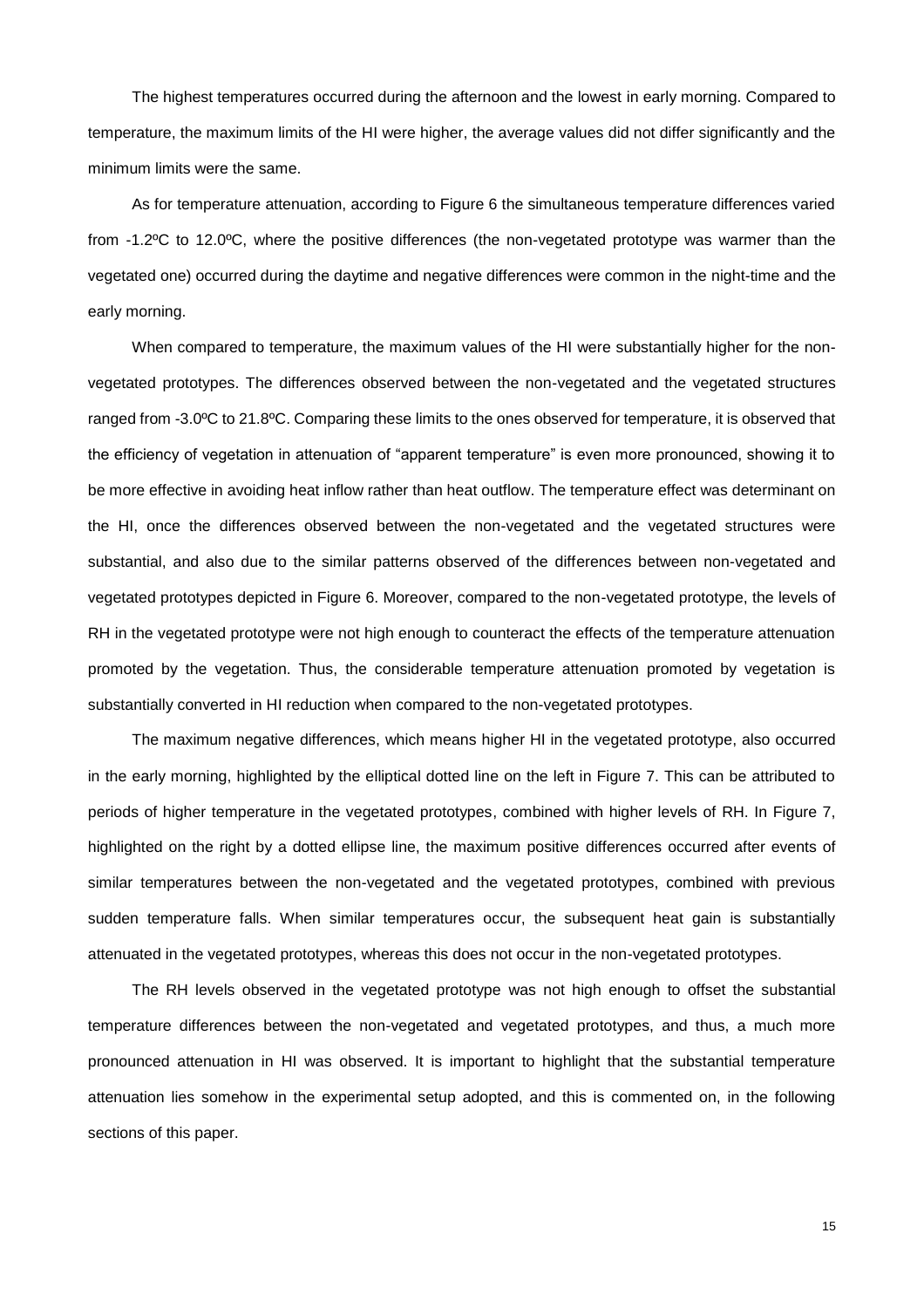

Figure 6: Sydney - comparisons between relative humidity, temperature, and calculated HI.

The evaluation of the heat stress assessment is shown in Figure 8 and presents a comparison between the HI of the vegetated and the non-vegetated prototypes, based on the percentage of time that their values lie on the heat advisories categories. According to Figure 8, the percentage of time, over the 300 days period,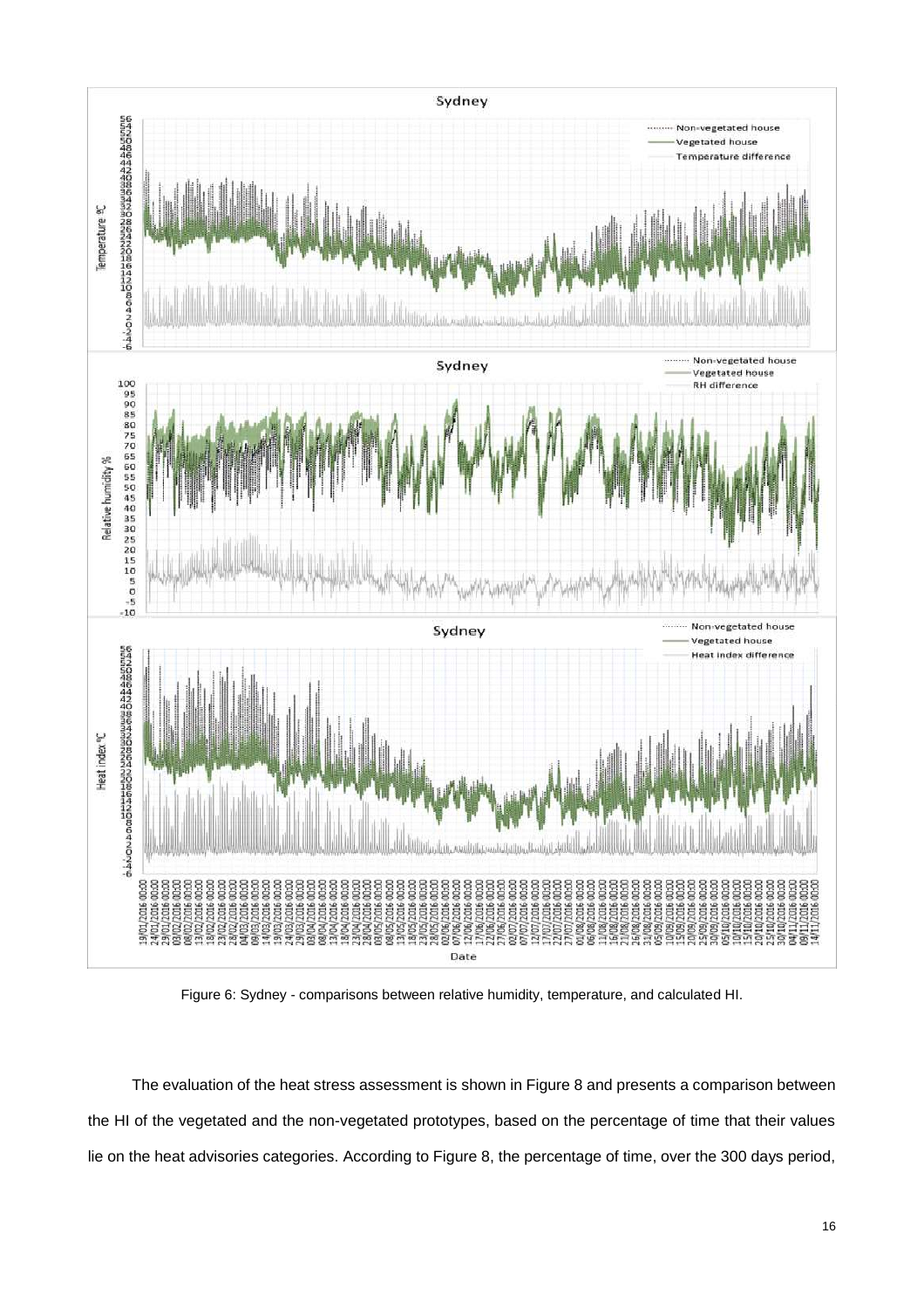the days where conditions of 'extreme caution', 'danger' and 'extreme danger' prevailed, could reduce from

4.4% to 0.4%.



Figure 7: Sydney – Details in temperature, relative humidity and heat index patterns along conditions of maximum negative differences (left dotted ellipse) and maximum positive (right dotted ellipse).

Comparing vegetated to non-vegetated prototypes situations of 'Danger' and 'Extreme danger' could be reduced from 1.3% to 0.0%.



Figure 8: Sydney - Heat stress assessment. Percentage of time that heat index of vegetated and non-vegetated prototypes lie on the categories of heat advisories according to the NWS classification.

# **4 Discussion**

In relation to previous work carried out by Wilkinson and Castiglia Feitosa [45] where only the influence of vegetated roofs was considered in assessing temperature attenuation, the addition of vegetation on external walls in the Rio de Janeiro experimental set-up increased the temperature differences between the non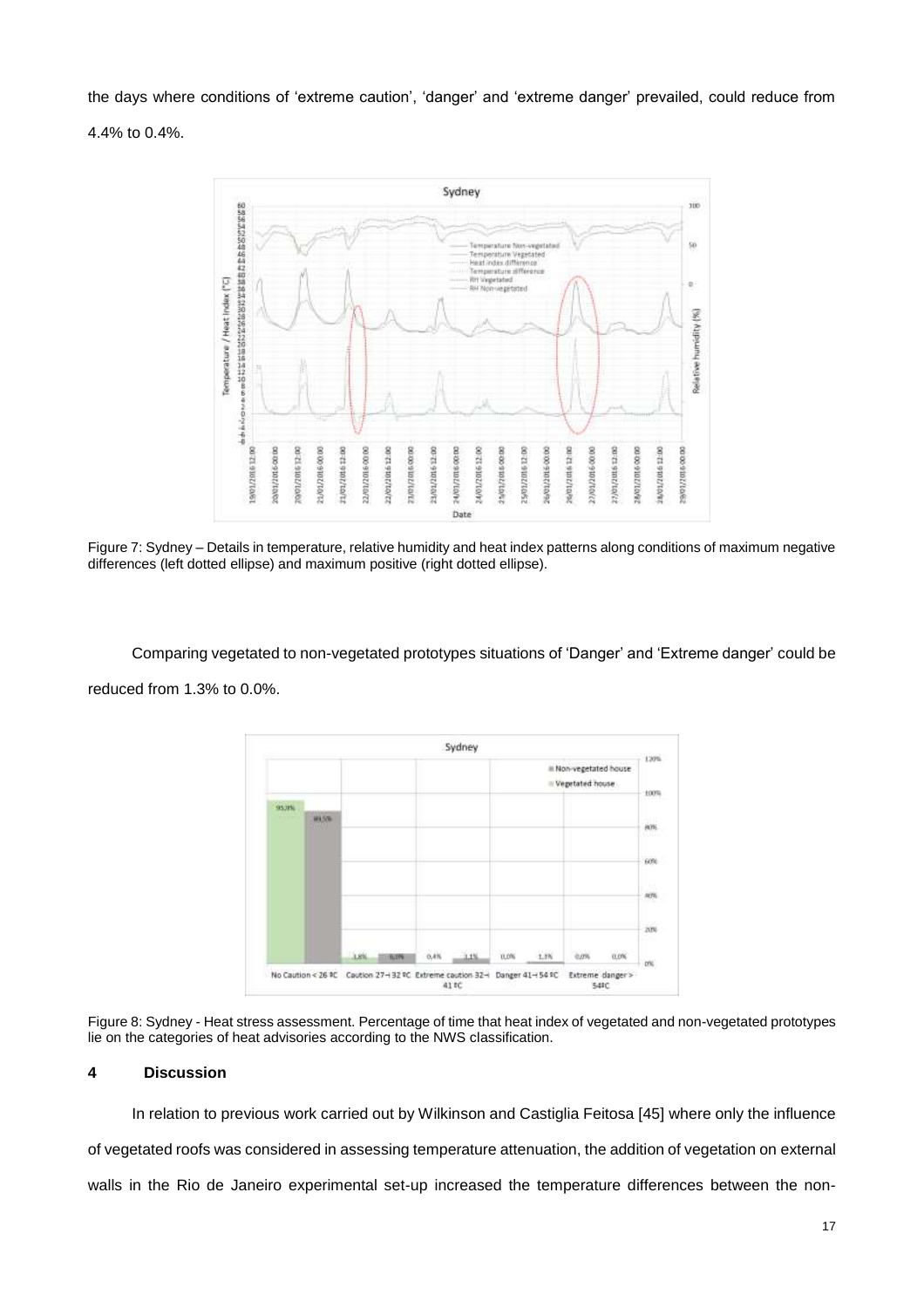vegetated and the vegetated prototypes. Djedjig et al. [24], also using small-scale prototypes, reported comparable results under experimental conditions quite similar to Rio de Janeiro, where white external walls were compared to vegetated external walls.

Pastore et al. [50] in a multi-scale approach showed the effectiveness of vegetation in controlling indoor and outdoor thermal comfort, through the assessment of the influence of green walls, green roofs, and the addition of outdoor vegetation in indoor temperatures. The outdoor vegetation and the green walls presented a significant role in attenuating indoor temperatures. Green roofs had a considerable effect only in top floor apartments.

As far as temperature is concerned, the Sydney experiments presented considerable differences between the non-vegetated and the vegetated prototypes. It may be attributed to the blue colour paint used on the walls that increased internal temperature differences, due to the contrast of the surface temperatures between the non-vegetated walls and the walls shaded and screened by vegetation. Considering the Sydney experimental setup is new, no previous data are available to perform a comparison between a fully covered (walls and roof) and roof covered only structures.

As noted in the research methodology section, the evaluation of temperature attenuation of green roof and green walls was carried out on prototypes, rather than real dwellings. However, previous studies validate the temperature attenuation of green roofs and/or green walls also comparing vegetated to non-vegetated prototypes [22,23,24,28,42]. During a one day comparison, Pandey et al. [22] using brickwork prototypes with similar dimensions to the ones used in the present study, found temperature differences between traditional roof and green roof prototypes of about 4ºC. In the Rio de Janeiro experiments performed on brickwork prototypes, the temperature differences presented here are significantly higher. However, it must take into account, that this increase can be attributed to the addition of green walls to an existing green roof prototype. Previous work by Wilkinson and Castiglia Feitosa [45] where only the influence of green roofs on temperature attenuation was considered, found similar results to Pandey et al. [22].

Several works have shown the potential of green roofs to attenuate indoor temperature [10,20,23,25,27- 33,36,39,41,51]. According to Fioretti et al. [51] this occurs due to the attenuation of solar radiation through the vegetation layer, as well as to the thermal insulation performance of the green roof structure.

Niachou et al. [19] investigated thermal performance of a green roof in a real building. Comparing two similar insulated buildings with, and without, a green roof; a reduction in temperature up to 3°C was observed. Thus, for non-insulated buildings, a higher reduction in temperature for buildings with green roofs is expected. Another study performed by Parizotto and Lamberts [20], evaluated, in the same residential building, the role of green roofs compared to two different roof types: ceramic tiles and sheet metal. During warm periods, the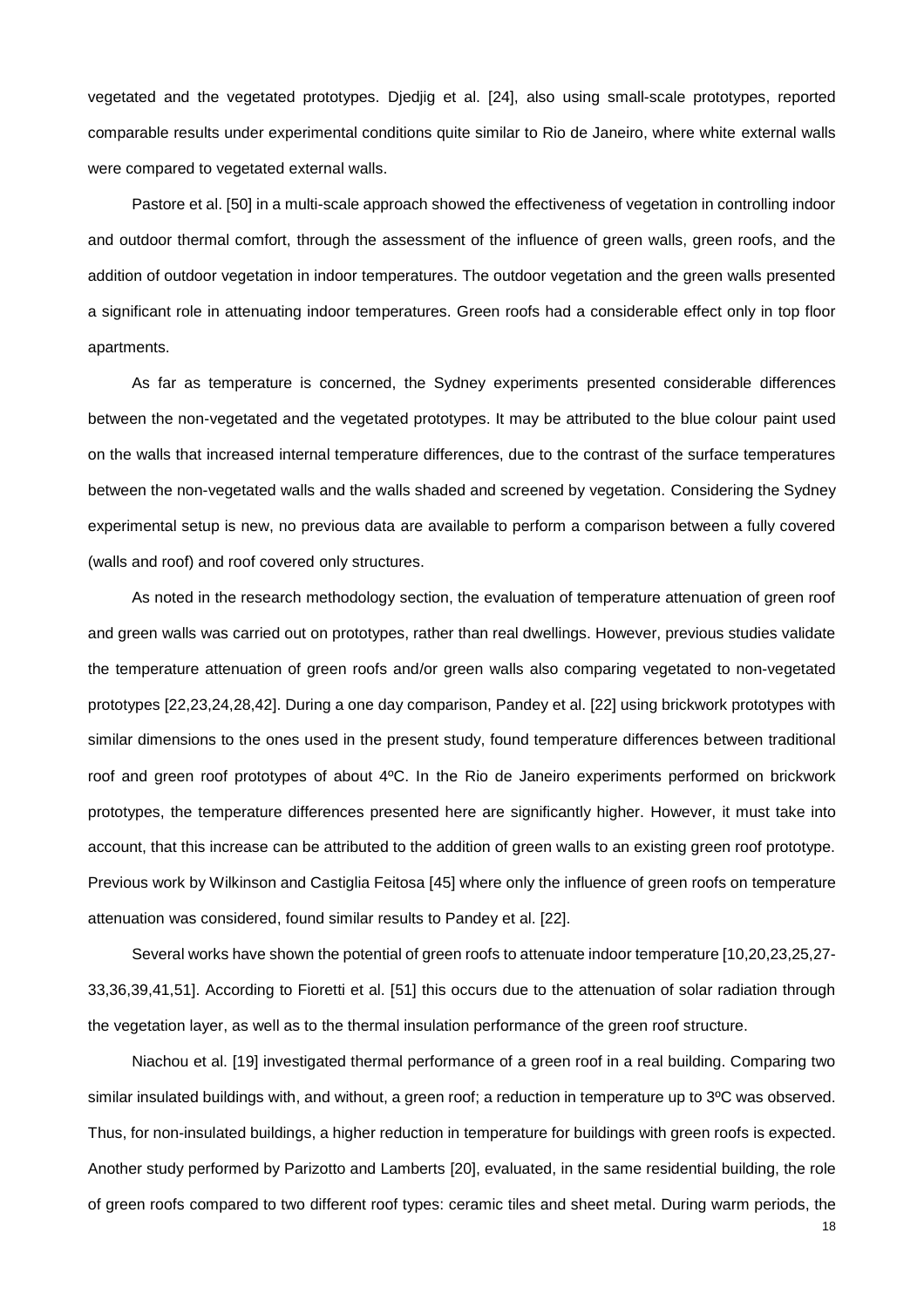air temperature of the room below the green roof was up to 1.5ºC lower than rooms below the sheet metal and ceramic tiled roofs. This difference was not pronounced due to characteristics of the experimental setup, since all parameters and data have been gathered in insulated rooms with different heights, geometry and roof slopes. Moreover, at any given time, the shading is not the same for the roofs evaluated. Furthermore, the white colour of the ceramic tile roof covering helps to reflect incoming solar radiation, and the sheet metal covering is white and has solar photovoltaic panels which shade most parts of the roof surface. It is important to highlight that the room under the green roof has the smallest volume and ceiling height, and is thus expected to respond faster than the other rooms. In other words, according to Parizotto and Lamberts [20], the room directly below a green roof outperformed the other rooms evidencing the efficiency of green roofs in thermal performance.

It is important to consider that the present work does not intend to extrapolate the results to real conditions, but instead, to compare under identical outdoor conditions the effects of vegetation on the attenuation of heat stress in dwellings using HI for its evaluation. Rather than consider the single effect of temperature, HI considers the combined effect of this parameter with RH in the evaluation of heat exposure in human health. Taking into account that HI values higher than 41ºC can lead to dangerous heat disorders under prolonged exposure and/or physical activity, the Rio de Janeiro results (Figure 5) showed that the combination of the vegetated roof and walls can diminish dangerous heat conditions around 10% of the time. Comparatively, such conditions occurred 14.1% of the time in the non-vegetated prototype and only 4.4% of the time in the vegetated prototype.

Due to the milder climate conditions, Sydney's results (Figure 8) showed that such conditions reduced the occurrence 1.3% of the time in the non-vegetated prototype to 0% in the vegetated prototype. However, due to the climate change effects this occurrence may increase over time. Figure 9 shows a summary of HI differences (percentage) according to different ranges of attenuation.

Comparing the un-vegetated and vegetated prototypes, and considering a significant thermal attenuation for ranges of HI differences higher than 5ºC, an occurrence of 16.3% was observed in Rio de Janeiro. This means, that on approximately 26 out of 161 days, there was a significant reduction in HI ( $>$  5 $\degree$ C) through the use of green walls and a green roof.

In Sydney, this occurrence was 6.6%, and thus it meant a reduction in HI of such magnitude in about 20 out of 300 days. The remarks above, regarding the percentages presented, aim to evaluate the potential of HI attenuation through the use of vegetation in the prototypes.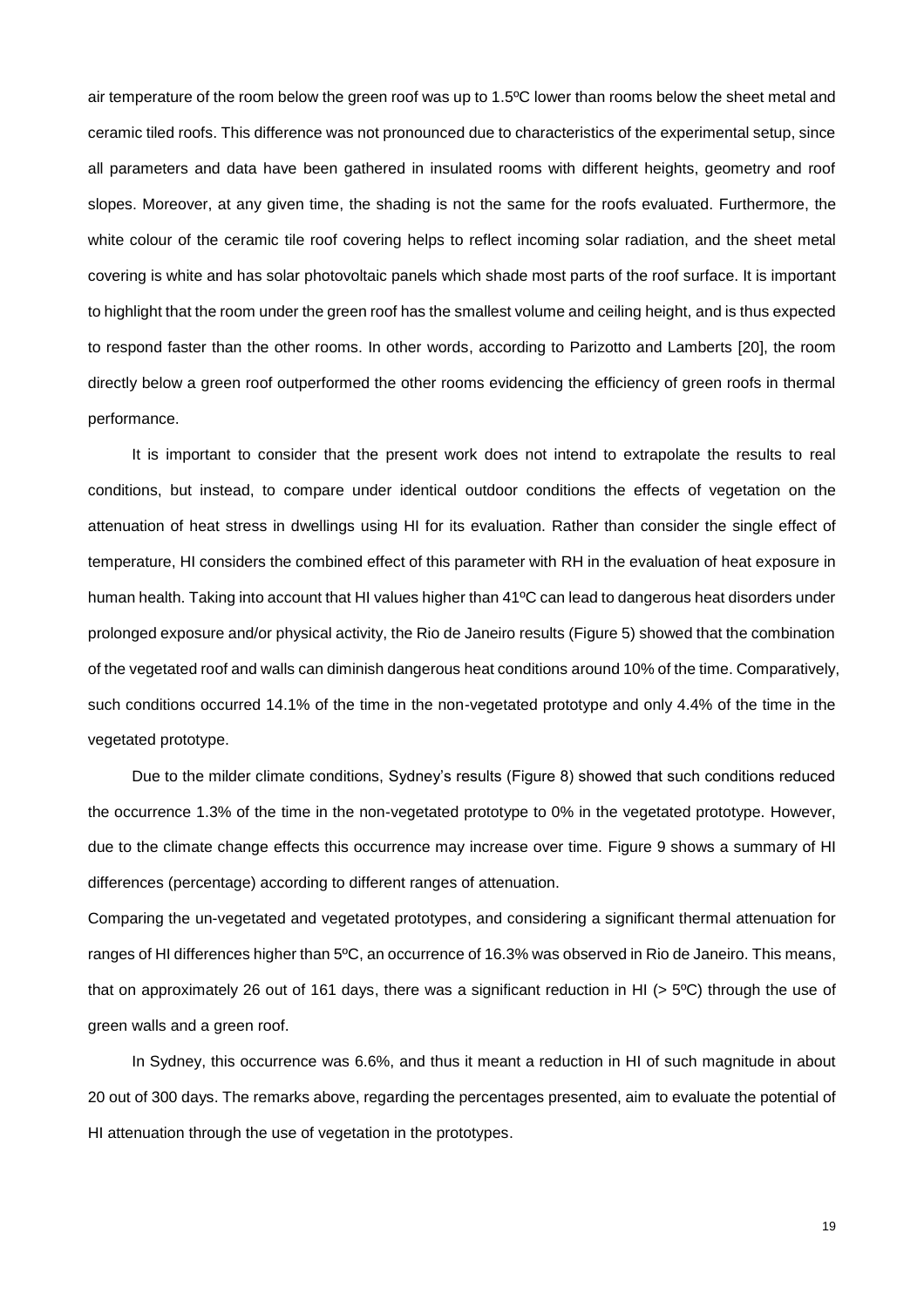

Figure 9: scattered data points of HI attenuation between the non-vegetated and the vegetated prototypes for Rio de Janeiro and Sydney experiments (upper and centre graphs). The histogram presents the percentage of the time according to the ranges of the HI differences observed between vegetated and non-vegetated prototypes.

The RH of the vegetated prototypes was higher than the non-vegetated structure most of the time, even when the vegetated structures were warmer. This indicates the influx of moisture from plant transpiration in the vegetated structures. Notwithstanding, it is expected that construction details may eliminate the influx of moisture to the prototypes, using an impervious layer in the walls, as well as the closure of minute air gaps that exist between the junctions of the roofs and walls.

# **5 Conclusions**

The present study is not a direct comparison between the Rio de Janeiro and the Sydney sites, due to their different climates and construction materials used in the respective experimental setups. This work evaluated the thermal benefits of an extensive green roof and green walls considering two different cases studies: Rio de Janeiro and Sydney. The results showed a good potential for the use of vegetated modular systems in attenuating temperature and the HI.

In terms of simultaneous differences in temperature and HI, high values were observed at the Sydney site, due to blue colour (low albedo) used on the walls of the prototypes. This resulted in high internal temperature differences, due to the contrast of the surface temperatures between the non-vegetated walls and the walls shaded and screened by vegetation.

In the Rio de Janeiro dataset, HI attenuation higher than 15ºC did not occur. For ranges between 10ºC and 15ºC, and 5ºC to 10ºC, the occurrences were 1.4% and 14.9, respectively.

In the Sydney experiments, HI attenuation between 15ºC and 20ºC was observed over 0.7% of the duration of the experiment. For ranges in HI attenuation between 10ºC and 15ºC, there was a slightly higher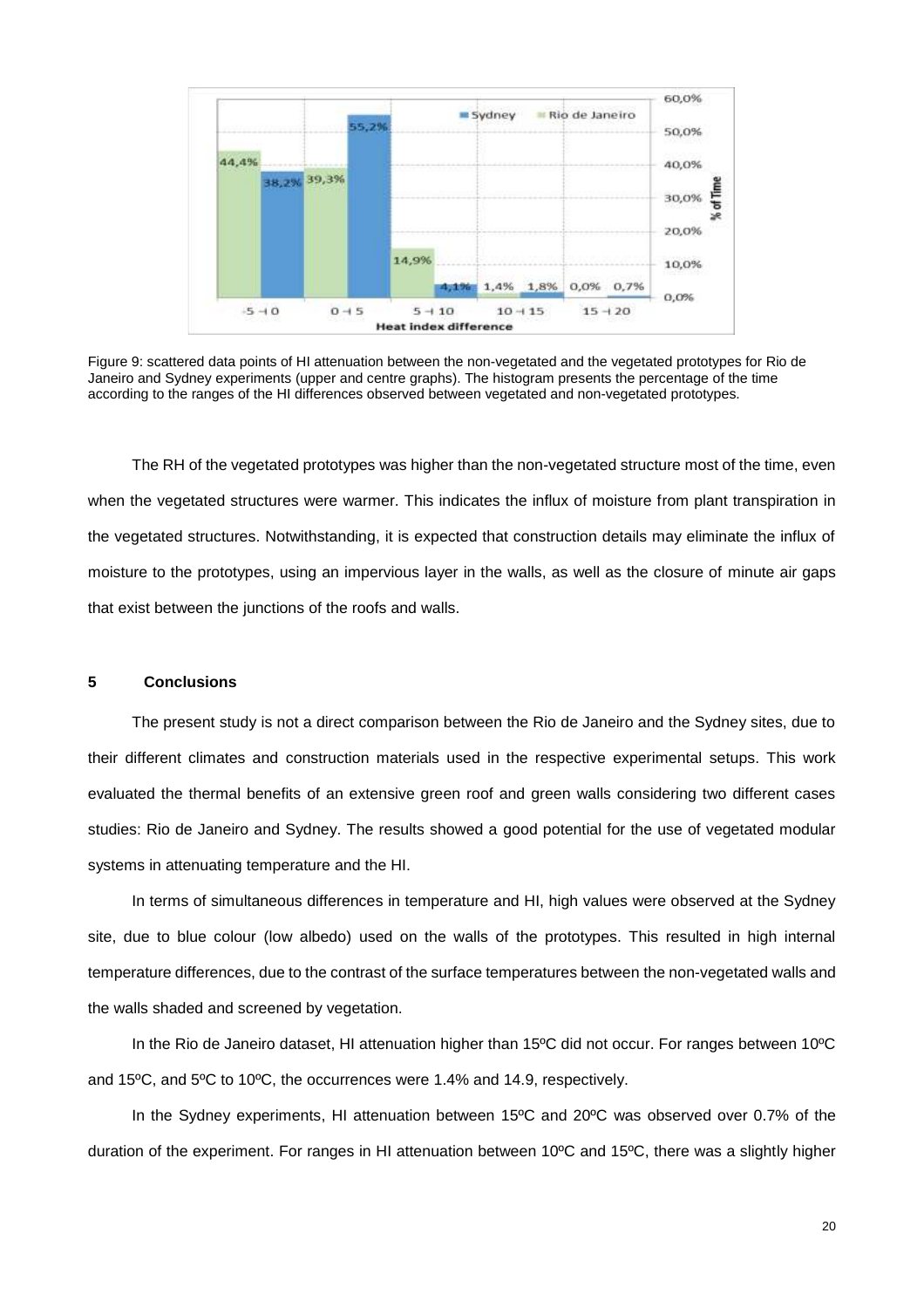occurrence of 1.8%. However, it is important to highlight that HI attenuations from 5ºC to 10ºC occurred 4.1% of the time.

The Rio de Janeiro results showed the combination of a vegetated roof and walls can diminish dangerous heat conditions approximately 10% of the time. Due to milder climate conditions observed in Sydney, the occurrence of 'danger' conditions reduced from 1.3% of the time in the non-vegetated prototype to 0% in the vegetated prototype.

In both the Rio de Janeiro and the Sydney sites, the RH of the vegetated prototypes had higher levels over almost all of the dataset, which indicates the influx of moisture in the vegetated structures due to the transpiration of the plants.

The combination of RH and temperature is determinant in establishing HI parameter to evaluate the thermal benefits of vegetated systems. Thus, the additional moisture supply from the transpiration of the plants may migrate into the vegetated structure and counteracts the temperature attenuation promoted by the plants. This became more evident in the experiments performed in Rio de Janeiro for similar levels of temperature between vegetated and non-vegetated prototypes. On some occasions, due to the higher moisture levels the HI in the vegetated prototype exceeds those observed in the non-vegetated prototype.

The experimental setups here have some limitations regarding construction, such as small openings between the roofs and walls that allow the passage of moisture into the prototypes. However, the prototypes used in the Rio de Janeiro experiments have similar characteristics to most housing for people on lower incomes, where concrete slabs are not used and roof coverings comprise tiling only. These specifications are common in low-income areas where most dwellings experience the worst conditions in terms of heat exposure. Thus, it is expected that eliminating these deficiencies may reduce the RH levels inside the vegetated prototype and consequently lower the HI values.

The addition of vegetation to the walls of an existing prototype with its roof previously covered with vegetation resulted in higher temperatures in the vegetated prototype during night and early morning periods, and higher temperatures in the non-vegetated prototype during daytime periods. The combination of the vegetated roof and walls increased, not only the insulating properties of the external walls, but also added thermal mass.

Taking into account the increasing height and density of buildings in urban centres the combined use of green walls and green roofs is desirable for thermal stress attenuation.

Even considering the experimental scale adopted in the present work, it is vital to highlight that the combination of the vegetated roof and walls was important in temperature and HI attenuation. It is expected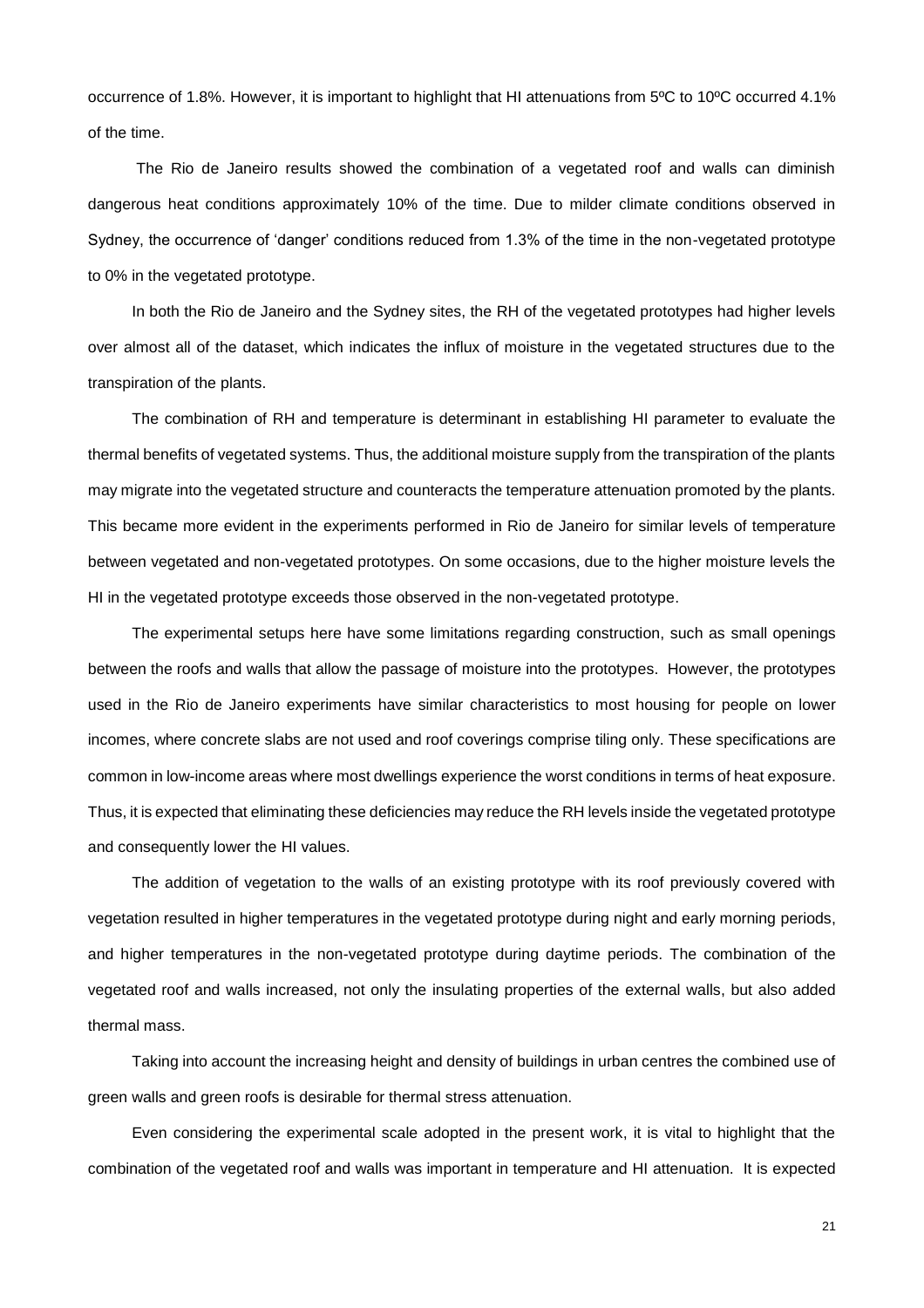that vegetated walls have much higher relevance in attenuating heat stress in buildings since external wall areas are significantly greater than roof areas.

It is acknowledged that the real scale prototypes present a better scenario than experimental setups. However, it presents many constraints regarding higher setup costs, available area to consider the same environmental aspects and limitations of operational conditions under long-term evaluation. Thus, even though these structures are not perfect examples of real conditions, small-scale prototypes allow comparisons that on some occasions are not possible to perform in full-scale dwellings.

## **6 References**

01. RICS Futures: Our Changing World. Accessed on 13th August 2016 from [www.rics.org](http://www.rics.org/) (2016)

02. Oke TR. Urban Climates and Global Environmental Change, In: Thompson, R.D. and A. Perry (eds.) Applied Climatology: Principles & Practices (1997). New York, NY: Routledge. pp. 273-287

03. Alexandria E, Jonesb P. Temperature decreases in an urban canyon due to green walls and green roofs in diverse climates. Building and Environment, (2008) 43: 480–493.

04. Yaghoobian N, Srebric J. Influence of plant coverage on the total green roof energy balance and building energy consumption. Energy and Buildings (2015), 103: 1-13.

05. Takebayashi H, Moriyama M. Surface heat budget on green roof and high reflection roof for mitigation of urban heat island. (2007) 42: 2971-9.

06. Solcerova A, van de Ven F, Wang M, Rijsdijk M, van de Giesen N. Do green roofs cool the air? Building and Environment, (2017) 111: 249–255.

07. Susca T, Gaffin SR and Dell'Osso. Positive effects of vegetation: urban heat island and green roofs. Environmental Pollution (2011) 159: 2119–26

08. Herrera-Gomez SS, Quevedo-Nolasco A, Perez-Urrestaraz L. The role of green roofs in climate change mitigation. A case study in Seville (Spain). Building and Environment (2017), 123: 575-584.

09. Wilkinson SJ, and Castiglia Feitosa R. Thermal Performance in Green Roof Retrofit, in Green Roof Retrofit: building urban resilience, edited by S. J. Wilkinson and T. Dixon (Wiley-Blackwell, London, 2016), pp. 62–84.

10. Del Barrio EP. Analysis of the green roofs cooling potential in buildings. Building and Environment. (1998) 27: 179-193.

11. Pianella A, Clarke RE, Williams NSG, Chen Z, Aye L. Steady-state and transient thermal measurements of green roof substrates. Building and Environment (2016) 131: 123–131.

12. Wong NH, Chen Y, Ong CL, Sia A. Investigation of thermal benefits of rooftop garden in the tropical environment. Building and Environment (2003), 38, 261–270.

13. Sun T, Bou-Zeid E, Wang Z, Zerba E, Ni G. Hydrometeorological determinants of green roof performance via a vertically-resolved model for heat and water transport. Building and Environment (2013), 60: 211-224.

14. Robinson PJ, on the definition of a heat wave. J Applied Meteorology (2001) 40:762–775.

15. Anderson GB, Bell ML, Peng RD. Methods to calculate the HI as an exposure metric in environmental health research, Environmental Health Perspectives, Environmental Health Perspectives (2013) 10, 1111– 1119.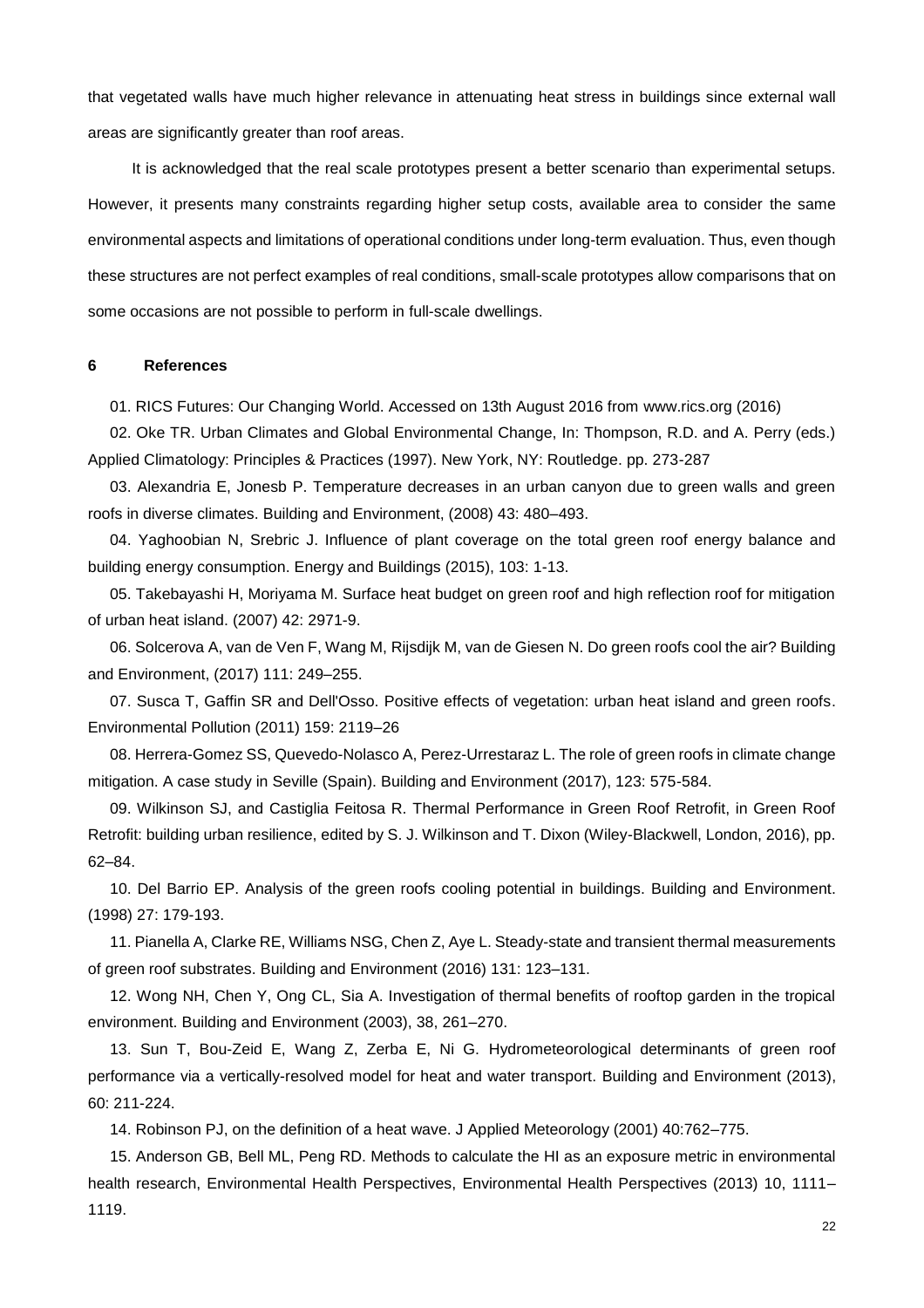16. Steadman RG. The assessment of sultriness. Part I: A temperature-humidity index based on human physiology and clothing science, Journal Applied Meteorology 18, (1979a) 861–873.

17. Steadman RG. The assessment of sultriness. Part II: Effects of wind, extra radiation and barometric pressure on apparent temperature, Journal Applied Meteorology 18 pp. (1979b) 874–885.

18. Steadman RG. A universal scale of apparent temperature, Journal of Climate Applied Meteorology' 23, (1984) 1674–1687

19. Niachou A, Papakonstantinou K, Santamouris M, Tsangrassoulis A, Mihalakakou G. Analysis of the green roof thermal properties and investigation of its energy performance. Energy and Buildings, 33, (2001) 719-729.

20. Parizotto S, Lamberts R. Investigation of green roof thermal performance in temperate climate: a case study of an experimental building in Florianópolis city Southern Brazil, Energy and Buildings, 43 (2011), pp. 1712-1722

21. Chen Q, et al. An experimental evaluation of the living wall system in hot humid climate Energy and Buildings, 61 (2013), pp. 298-307

22. Pandey S, Hindoliya DA, Mod R. Experimental investigation on green roofs over buildings, International Journal of Low-Carbon Technologies 8 (2013)37–42

23. Wong NH, Tan PY, Chen Y. Study of thermal performance of extensive rooftop greenery systems in the tropical climate, Building and Environment 42 (2007) 25-54.

24. Djedjig R, Bozonnet E, Belarbi R, Analysis of thermal effects of vegetated envelopes: Integration of a validated model in a building energy simulation program', Energy and Buildings, 86 (2015) 93-103.

25. Wong NH, Cheong DKW, Yan H, Soh J, Ong CL, Sia A. The effects of rooftop garden on energy consumption of a commercial building in Singapore, Energy and Buildings 35, (2003) 353–364.

26. Lazzarin RM, Castellotti F, Busato F. Experimental measurements and numerical modelling of a green roof. Energy and Buildings, 37, (2005) 1260–1267.

27. Kumar R, Kaushik SC. Performance evaluation of green roof and shading for thermal protection of buildings. Building and Environment (2005), 40: 1505-1511.

28. Ould-Bouthikine S, Belarbi R, Jaffal I, Trabelsi A. Assessment of green roof thermal behaviour: a coupled heat and mass transfer model. Building and Environment (2011), 46: 2624-2631.

29. Ayata T, Tabares-Velasco PC, Srebric J. An investigation of sensible heat fluxes at a green roof in a laboratory setup. Building and Environment (2011), 46: 1851-1861.

30. Zhao M, Tabares-Velasco PC, Srebric J, Komarneni S, Berghage R. Effects of plant and substrate selection on thermal performance of green roofs during the summer. Building and Environment (2014), 78: 199-211

31. Cascone S, Catania F, Gagliano A, Sciuto G. A comprehensive study on green roof performance for retrofitting existing buildings. Building and Environment, (2018) 136: 227-239.

32. Alcazar S, Bass B. Energy performance of green roofs in a multi storey residential building in Madrid, in Greening Rooftops for Sustainable Communities; Green Roofs for Healthy Cities, Washington, DC, USA, (2005)

33. Castleton H. Green roofs: building energy savings and the potential for retrofit, Energy and Buildings 42, (2010) 1582–1591.

34. Lin B-S, Yu C-C, Su A-T, Lin Y-J. Impact of climatic conditions on the thermal effectiveness of an extensive green roof. Building and Environment (2013) 67: 26-33.